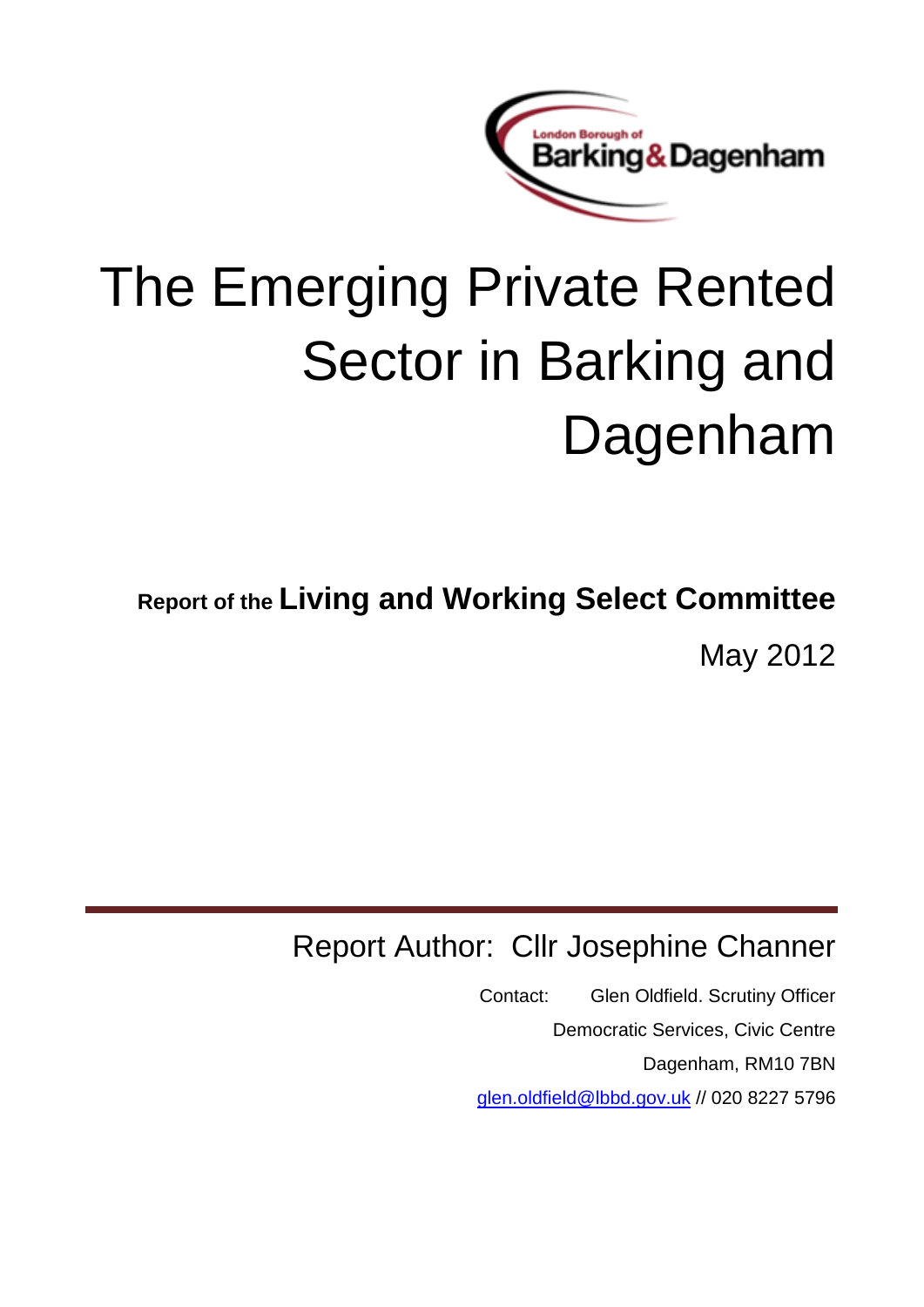# **Contents**

| Foreword from Local Member of Parliament             | 3  |
|------------------------------------------------------|----|
| <b>Lead Member's Foreword</b>                        | 4  |
| Background and introduction                          | 5  |
| Membership                                           | 6  |
| Methodology                                          |    |
| What happens next?                                   | 7  |
| Terms of reference                                   |    |
| <b>Findings and recommendations</b>                  |    |
| Private rented housing stock                         | 8  |
| <b>Collecting intelligence</b>                       | 9  |
| Empowering and educating tenants                     | 10 |
| Information pack                                     | 12 |
| Private tenant's forum in the borough                | 13 |
| Landlord accreditation                               | 14 |
| <b>Licensing Landlords?</b>                          | 15 |
| The benefits of the Affordable Rent Product for LBBD | 17 |
| Street purchases                                     |    |
| Conclusion                                           | 19 |
| Beyond Barking and Dagenham                          | 20 |
| Regional<br>$\bullet$                                |    |
| National<br>$\bullet$                                |    |
| <b>Bibliography</b>                                  | 22 |
| List of recommendations                              | 23 |
| Citizen's Advice Bureau case studies                 | 24 |
| Headline findings from LWSC commissioned survey      | 26 |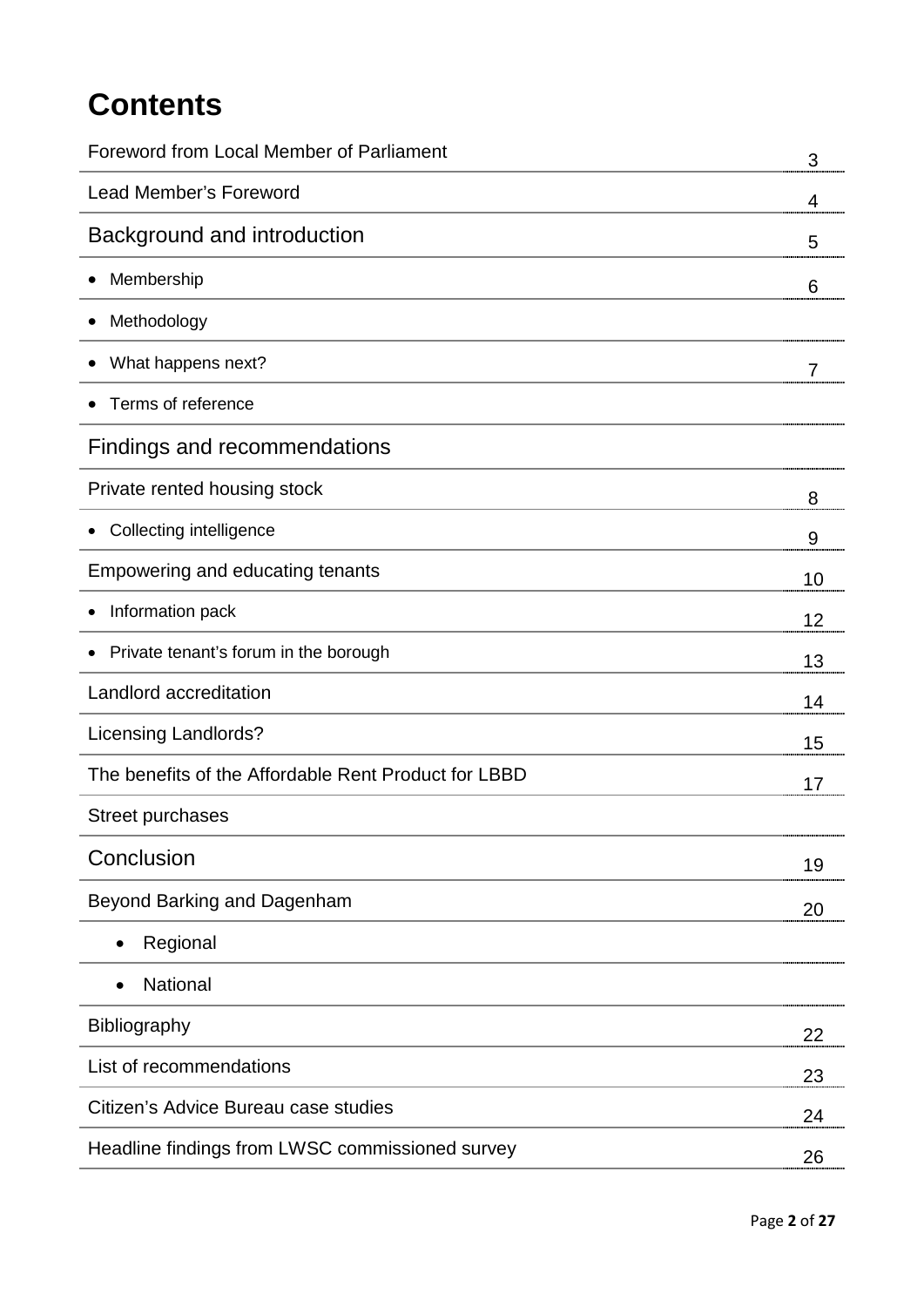# **Foreword from Local Member of Parliament**



"Good quality housing is critical for the lives of our residents and for successful and flourishing communities. The consequences of poor and inadequate housing are all around us, measured in poor health, stress on family life, poor educational attainment and joblessness. In Barking and Dagenham the need for housing is at a critical point with many families and people on modest incomes who are unable to buy their own home or who are not eligible for social housing and have to turn to the private rented housing market for accommodation.

For many years I have also stated my concerns about the small but significant number of rogue landlords operating not just in Barking and Dagenham but found throughout London and the UK. We also have the wider problem of a general lack of good quality housing and very few new affordable homes, especially new Council homes, being built.

I therefore welcome and fully endorse the findings and conclusions of the Living and Working Select Committee's report. I am particularly pleased to see that Barking and Dagenham Council intends to implement a mandatory licensing scheme for landlords and that the Council will work in partnership with tenants and local organisations to tackle the problems found in private rented housing. Coupled with the Council's other programmes to build and increase the number of genuinely affordable Council homes and its innovative plans for regenerating and building housing throughout the borough, I am sure this report will help us to improve people's lives in Barking and Dagenham."

#### **Jon Cruddas MP**

Dagenham and Rainham constituency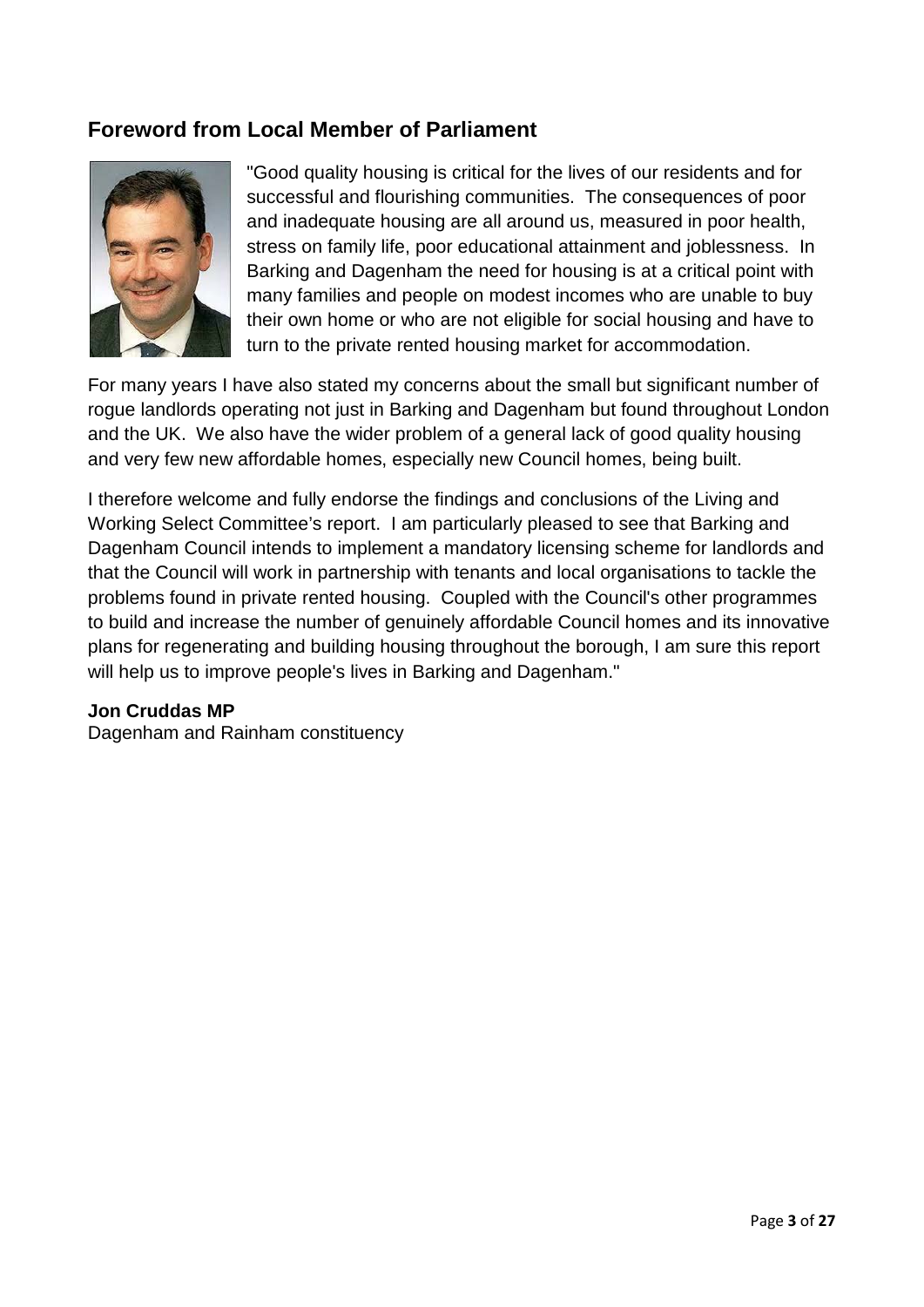## **Lead Member's Foreword**



I am very proud to introduce this report and would like to give special thanks to the Members of the Committee and Council officers that have worked very hard throughout the project. I would also like to express my gratitude to the guests that contributed to the scrutiny process by giving evidence to the review and give particular mention to the local Citizens Advice Bureau, Shelter, and Alan Benson from the GLA whose views shaped the findings.

The Select Committee has made a number of recommendations that it hopes will not only be implemented by Barking and Dagenham, but will be considered by other London authorities and regional bodies as the problems experienced in this borough are largely universal.

According to a University of Cambridge report, 91% of Barking and Dagenham's housing will be 'affordable' by 2016, compared with only 36% of London's housing overall. This might result in families being unable to afford to rent privately in inner-London and being forced to move to outer London boroughs where rents are cheaper. Through investigating the social impact of the changes to Housing Benefit, the Select Committee was drawn into a larger scrutiny of the private rented sector in Barking and Dagenham in which 47% of properties fall below Decent Homes Standards and 22.3% of households are considered hazardous.

The Select Committee has gathered evidence and case studies from over 200 residents, independent housing organisations, GLA members and Government representatives. The Committee listened to the experience of residents and Landlords. In some cases we have heard that the Council has tried to use its limited powers to force the landlord to make repairs, but that process can become protracted, leaving families in poor living conditions. Case such as this highlight why local authorities need greater enforcement powers to deal with rogue landlords.

Research from Shelter has found that families with children now comprise at least 30% of private renters in London. Because of short term lets and general insecurity of tenure among private renters I am concerned about Barking and Dagenham becoming a transient community with families regularly going though upheaval. This concern is supported by the results of the Select Committee's survey which showed an increasing number of shortterm 6 month tenancies, and 61% of tenants were unsure about whether they will be able to renew their tenancies. In response to this problem the Select Committee has recommitted a London-wide lettings agency that will promote longer tenancies in order to limit disruption in classrooms with this level of movement in schools.

Another important recommendation to emerge from this scrutiny that I would like to draw your attention to is robust regulation of private landlords. Establishing mandatory licensing of private landlords in targeted areas of a borough would help monitor and deter rogue landlords. The Select Committee also feels that empowering and educating tenants to understand and uphold their rights is vital and we hope the recommendations set out in this report will help tenants seek redress against bad landlords in the future.

#### **Councillor Josephine Channer**

Chair, Living and Working Select Committee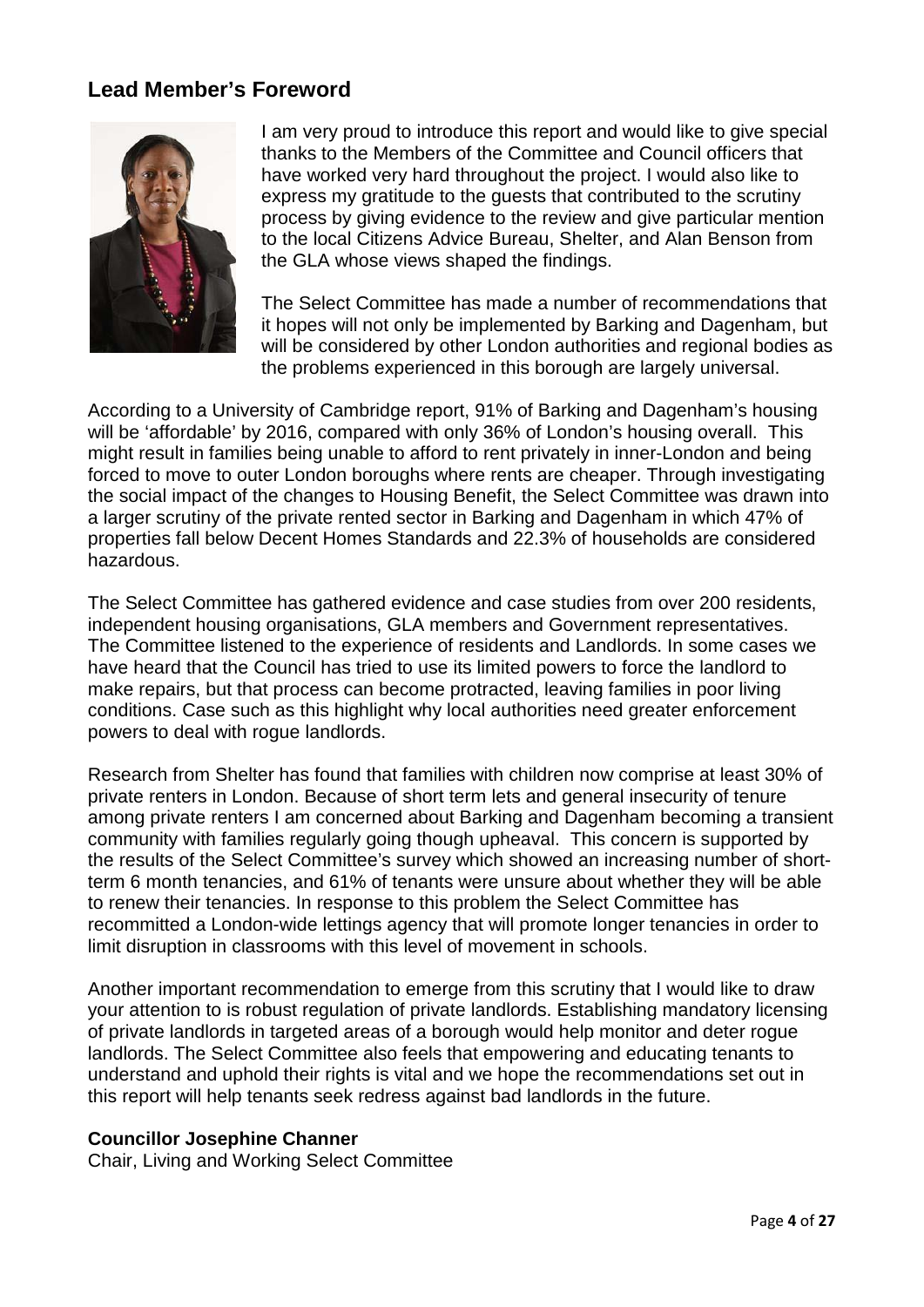### **Background**

Research from the University of Cambridge<sup>[1](#page-4-0)</sup> predicts that, as a result of the Coalition's housing benefit reforms, most inner-London boroughs are likely to become almost entirely unaffordable to low-income tenants on Local Housing Allowance by 2016. It is expected that Barking and Dagenham, along with other outer-London boroughs characterised by deprivation and unemployment, will remain affordable and people will move outwards to these boroughs in search of lower priced rents. The potential impact of the housing benefit reforms acted as catalyst for this scrutiny and led the Living and Working Select Committee (LWSC) to explore the condition of the private sector rented market more generally and seek assurances that the sector is able to deal with this challenge as well as growing problems around housing supply, affordability and the quality of lets available.

#### **Introduction**

The house is in such a bad state and I pay £830 per month for a two bed flat - I can't afford any better.

*Private tenant, Barking and Dagenham*

House prices, particularly in London have risen to the point where first-time buyers are unable to get onto the property ladder without a substantial deposit; this means that younger people are renting privately owned accommodation whilst they save to buy a home. The challenge to become a homeowner is compounded by increasing rents, as a result of the collapse of the housing market, making it more difficult to save, creating a vicious cycle. Even in Barking and Dagenham which has some of the lowest house prices, land values and private rent levels in the London it is incredibly hard to become a homeowner.

Potential first-time buyers are only one piece of a heated market made up of different competing groups which also includes students, immigrants, housing benefit claimants and professionals - Shelter estimate that 20 tenants are chasing each let.

The demand for private rented accommodation is such that opportunistic landlords are in a position to take advantage of, and profit from, this set of circumstances. The Council is becoming increasingly aware of bad practice by a minority of landlords and instances where tenants are living in poor conditions because they have limited options and do not know, or do not exercise their rights. During this review Members have looked at case studies where tenants have fallen victim to poorly drafted tenancy agreements, unfair charges, excessive or withheld deposits, illegal evictions, and properties in a serious state of disrepair.

This scrutiny aims to suggest ways to tackle bad landlords, empower and educate tenants, and make private rented accommodation more affordable.

<sup>&</sup>lt;u>.</u>

<span id="page-4-0"></span><sup>&</sup>lt;sup>1</sup> Centre for Housing & Planning Research – housing Benefit reform and the spatial segregation of low income households in London 2011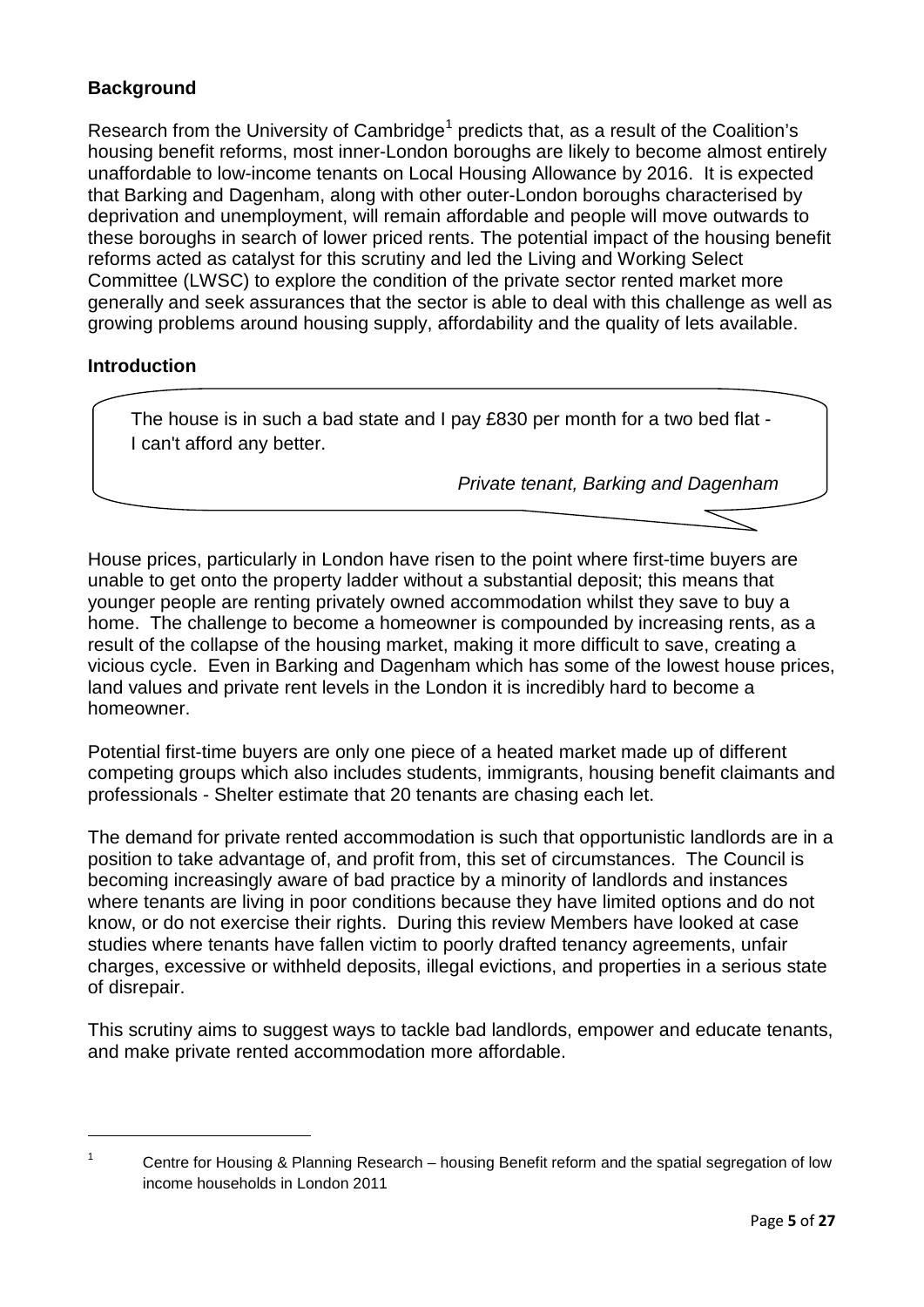#### **Membership**

The members of the LWSC that contributed to this review are as follows:

- Councillor J Channer Lead Member
- Councillor L Rice **Deputy Lead Member**
- ― Councillor S Ashraf
- Councillor J McDermott
- Councillor J Ogungbose
- Councillor T Perry
- ― Councillor H S Rai
- ― Councillor A Salam
- ― Councillor M Worby
- ― Councillor L Waker (from December 2011)

The Scrutiny Champion for the Select Committee was Darren Henaghan, Corporate Director of Housing and Environment, and the Select Committee was supported by Glen Oldfield, Scrutiny Officer.

#### **Methodology**

The terms of reference for the review are set out in section five of this report.

Evidence was gathered in four formal Select Committee meetings held between 11 July and 8 December 2011 and several ad hoc informal meetings. The Select Committee received presentations, reports and other forms of evidence from a range of stakeholders, including:

- ― Bola Oladimeji, Project Development Officer, Advice Plus
- Alan Benson, Head of Housing and Homelessness, Greater London Authority
- Surinder Pal, Deputy Chair, Barking and Dagenham Landlord and Letting Agents Forum
- East London Housing Partnership
- LBBD Housing Officers
- ― Local private rented tenants
- Rachael Orr, London Campaigns Manager, Shelter
- ― Mary Stallebrass, Head of Private Rented Sector Policy, Department of Communities and Local Government

The LWSC also conducted a survey to gauge the satisfaction levels of tenants and uncover some of the problems they have encountered since renting in Barking and Dagenham. Headline findings from the survey can be found in Appendix C.

The final report was endorsed by the Assembly on 16 May 2012.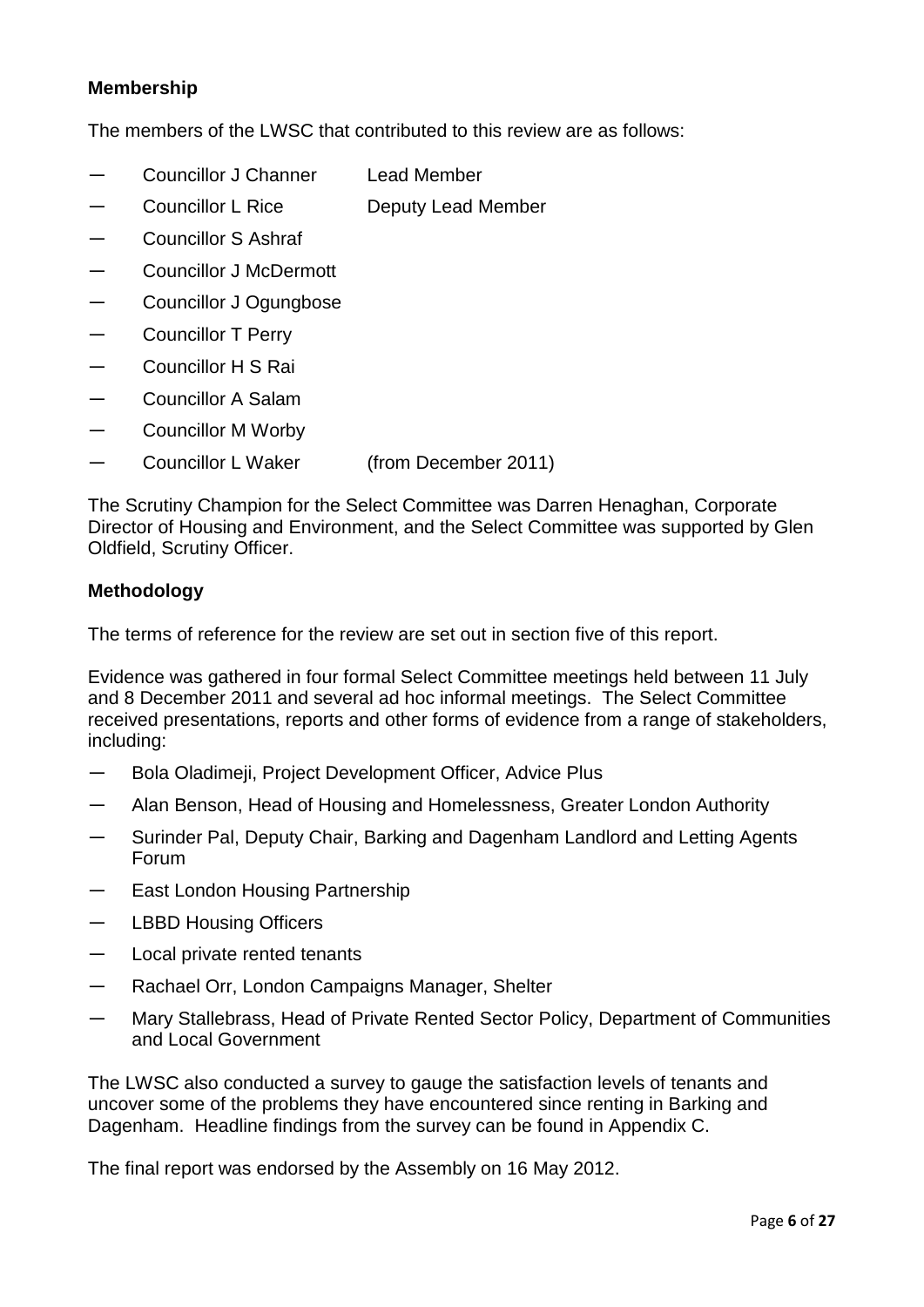#### **What happens next?**

An action plan (with responsible officers and timescales) outlining the implementation of the recommendations will be drawn up and progress will be monitored. The first monitoring update will be received by the LWSC in approximately six months' time.

When finalised and agreed, the findings of this report are to be publicised in the following ways:

- ― A downloadable copy will be made available from [www.lbbd.gov.uk/scrutiny](http://www.lbbd.gov.uk/scrutiny)
- ― A press release will be sent to local newspapers.
- ― A comprehensive summary of the report's findings will be sent to interested parties and relevant voluntary organisations.

#### **Terms of Reference**

As agreed by the Select Committee on 15 June 2011.

- 1. To investigate the effects on income levels for private sector tenants
- 2. To investigate the effects upon private landlords in private sector rented accommodation
- 3. To assess the general condition of private rental accommodation
- 4. To investigate ways in which the local authority can work closer with Landlords to ensure a supply of affordable decent properties for rent
- 5. For comparison purposes, assess the situation across London and at a regional level
- 6. To involve the community in the scrutiny process, provide them with opportunities to give evidence and inform the review
- 7. To consider any related equalities and diversity implications
- 8. To ensure that any evidence collected is used appropriately
- 9. To produce a final report with findings and recommendations for future policy and/or practice.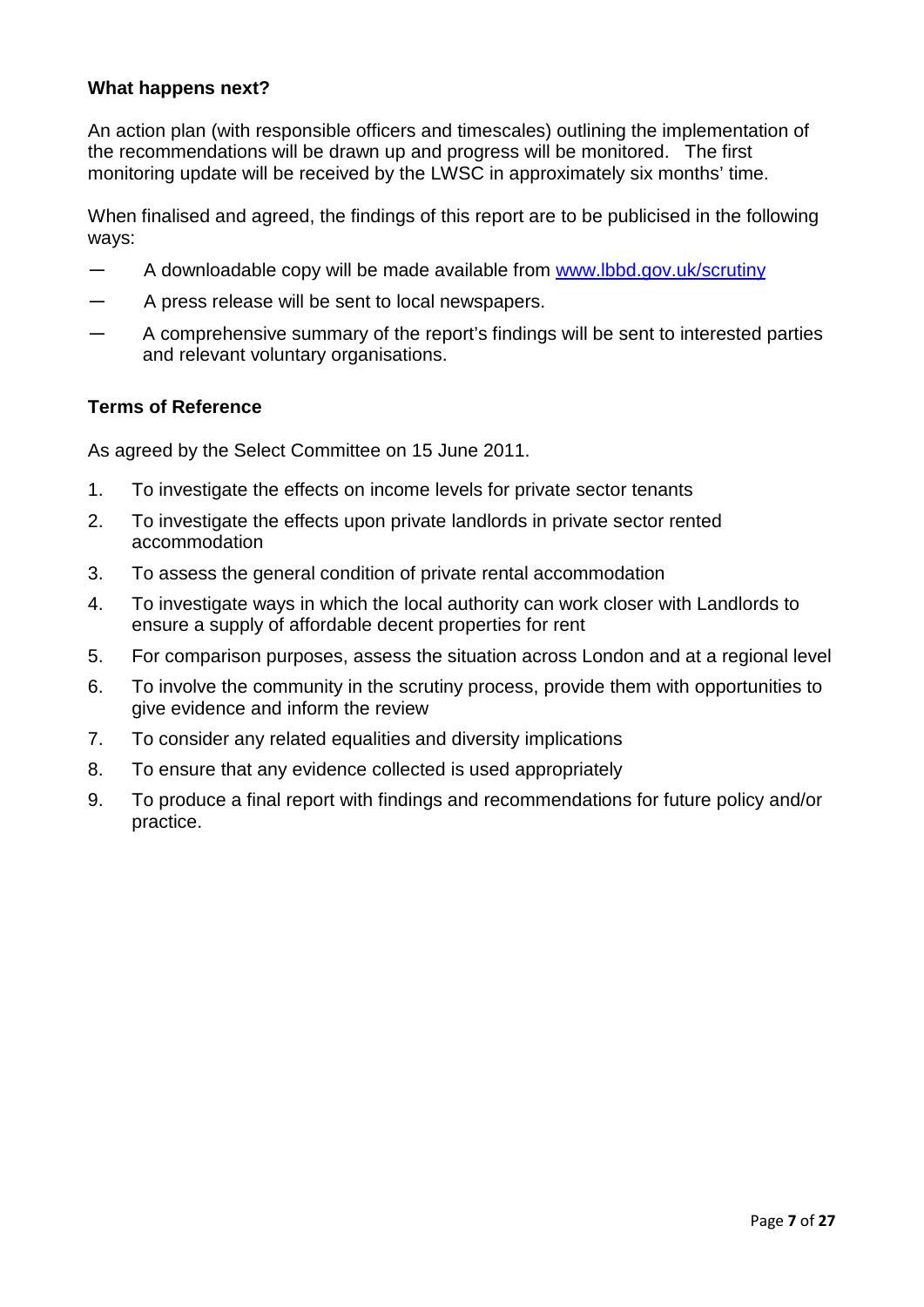# **Findings and recommendations**

The LWSC has devised six recommendations based on the evidence collected during the review process; for ease of use, a list of recommendations can be found at Appendix A.

#### **Private rented housing stock**

#### Case Study

<span id="page-7-0"></span> $\overline{c}$ 

Client is married and lives in a privately rented property with his partner and their dependent child. Client works and receives some benefit to be able to make end meets. Due to her immigration situation, his partner can neither work nor have recourse to public funds. The property was not decent when they moved in  $-$  due to a gas leak, they had to shut off the gas supply and they therefore had no gas. They also had no lighting. Although client reported the matter to the council who came and investigated, landlady did not carry out the repair in the property. Out of desperation, client withheld the rent to compel landlord to fix the house. He was then served with a notice of eviction and had to leave the property.

*(Source: Citizen's Advice Bureau Case Study)*

The Private Sector Housing Stock Condition Survey 2009 highlighted that some of the poorest conditions and the least thermal comfort are found in the rented sector. Even where landlords are good, the condition of stock generally can still mean that tenants are living in properties that have low energy efficiency ratings or disrepair. Other noteworthy findings from the Stock Condition Survey show that in Barking and Dagenham:

- ― 38% of private rental property is non-decent
- 18% of households are in fuel poverty<sup>[2](#page-7-0)</sup>
- ― 90% of private rented accommodation fails to meet the Government's target for energy ratings for dwellings
- ― 23.5% of private rented accommodation contains a category 1 hazard, such as a leaking roof or no heating
- 10% of properties are in a state of disrepair.

Officers calculate that it would cost £30million to bring all private rented stock up to decent homes standard – a massive challenge, even before the Coalition Government's spending cuts.

I had to decorate myself. I have also had to deal with damp. The gas bills are sky high because of how poorly insulated the flat is.

*Private tenant, Barking and Dagenham*

The LWSC is assured that the Council is doing everything in its power to improve the condition of private rented stock. Members are pleased that the Council is focussing its

which is defined as spending 10% of available income on paying for energy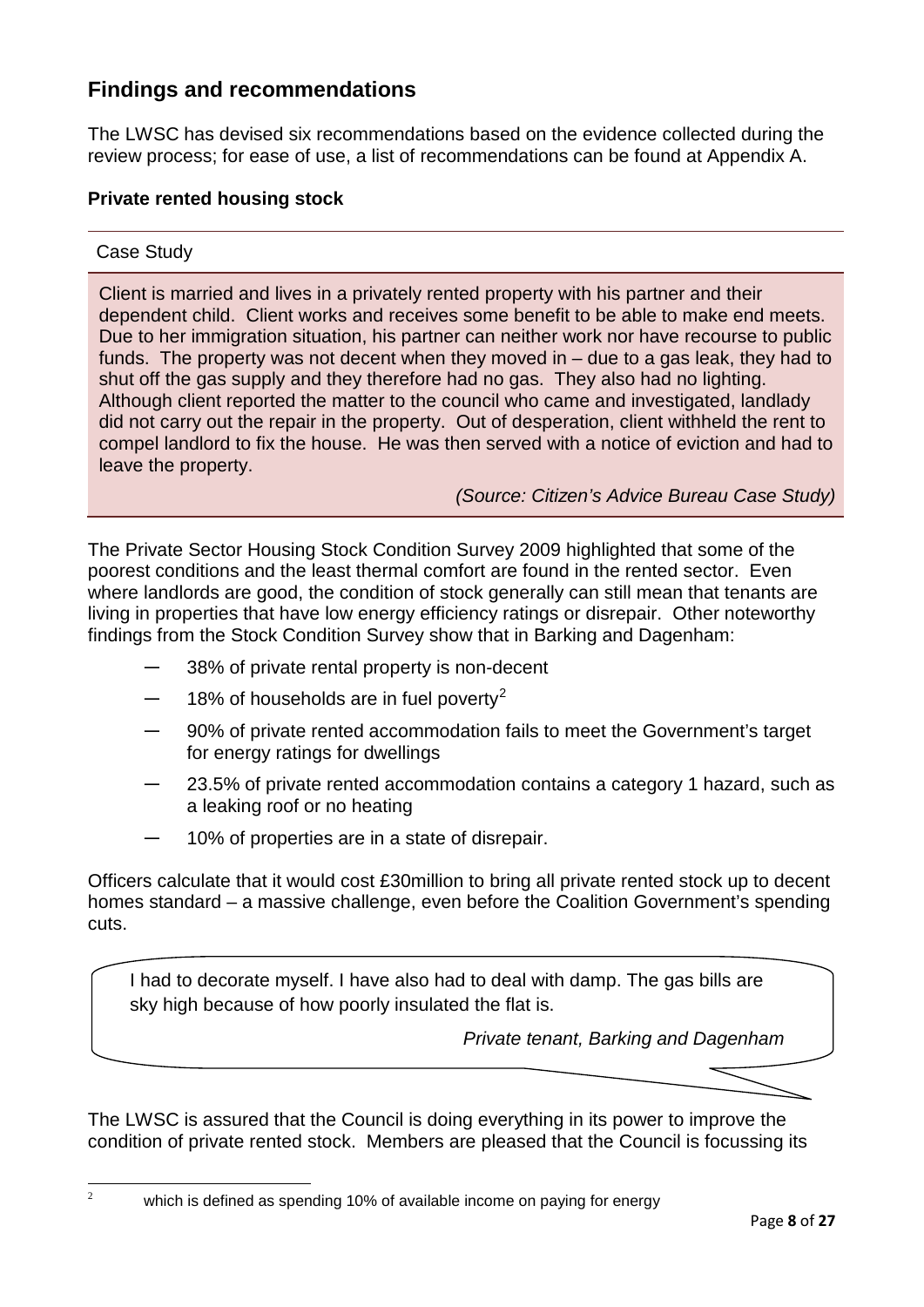efforts to alleviate fuel poverty (which is particularly high in the private rented sector – see fig. 1) as household incomes are squeezed during the recession. To address fuel poverty, free insulation is being offered to landlords in the Barking Town Centre Low Carbon Zone to encourage the installation of energy conservation measures and, through the Landlord Energy Saving Allowance, local landlords are able to obtain up to £1500 to spend on energy efficiency upgrades.



Fig. 1: Fuel poverty by tenure in Barking and Dagenham

Improving the private rented housing stock is a challenging agenda in the current economic climate, but it is not a lost cause. There are a number of initiatives that landlords can benefit from and the Council has a duty to see that awareness and take up of such offers is high. Through the London Landlords Accreditation Scheme and Landlords and Letting Agents Forum (which are discussed later on in this report) the Select Committee hopes that landlords are assisted to benefit from the range of initiatives that will result in tenants living in well maintained properties that meet decent homes and energy efficiency standards.

#### **Collecting intelligence**

The private rented market is constantly evolving and the Council needs to understand how this market is impacting on other areas of housing services and vice versa. The Select Committee understands that as back office functions are cut it is harder to find the money and human resources required to gather intelligence and conduct comprehensive surveys.

However, having up-to-date analysis is crucial in order for the Council to shape policy, adapt services and intervene as necessary. Therefore the Select Committee would like the Council to continue to closely monitor trends and developments in the private rented market to maintain oversight of an expanding and complex area.

#### **Recommendation 1:**

The LWSC recommends that the Private Sector Housing Team continues quarterly surveys of the private rental sector to include landlords, lettings agencies and private tenants and reports six monthly to LWSC.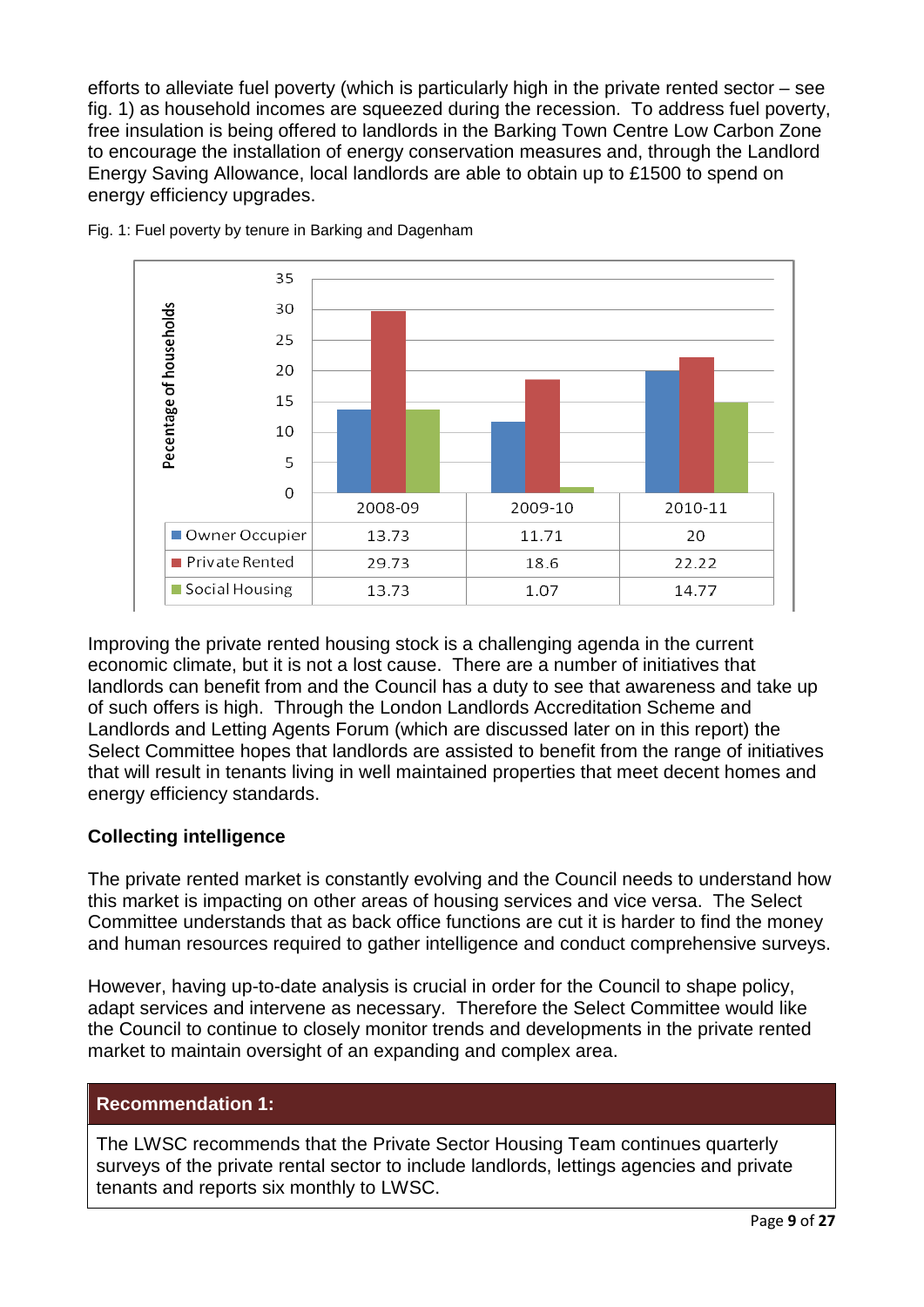#### Case Study

Client is married with two children. Both parties work full time. Client signed an assured short hold tenancy in January 2011 with estate agents, Holland and Taylor for £950 per month. Due to insufficient funds for a deposit, Client also agreed to pay the final rent, a month in advance. In June, Client notified the agent of plans to leave the property at the end of August and received a response from the estate agent acknowledging the notice. Estate agent advised Client that a £200 administrative charge will be deducted from extra £950 paid in July and the balance held as a deposit, which was contrary to the original agreement. Estate agent demanded an additional £950 from Client for rent falling due in the final month.

*(Source: Citizen's Advice Bureau Case Study)*

Through the evidence provided to the LWSC by Advice Plus (an arm of the Citizen's Advice Bureau) and Shelter, Members are aware that there is a small group of landlords operating in the borough who deliberately or unwittingly exploit tenants. Among other offences, these landlords harass tenants, demand unfair charges, withhold deposits and illegally evict tenants.

The LWSC has included further case studies, like the one above, that were presented by the local Citizen's Advice Bureau in Appendix B of this report to help illustrate the struggles tenants face when dealing with this type of landlord. The Select Committee was appalled by some of the experiences private tenants shared with us. Throughout the report we have used examples taken from the responses to a survey we conducted during the autumn of 2011:

I have had no central heating for three years, the landlord refuses to fix it as he can't afford to. Both my front and back exterior doors are bowed and let in extreme amounts of draught.

*Private tenant, Barking and Dagenham*

The Landlord tried to get me out when he first purchased the property. There was lots of harassment, noise at night, large strangers calling at all hours. I also received threatening letters and had the water cut off for 9 days.

*Private tenant, Barking and Dagenham*

Sadly, the experiences dotted through this report are becoming more commonplace in Barking and Dagenham. The Citizen's Advice Bureau has seen the number of people coming to them for advice on tenancy issues rise from 96 to 272 in the space of three years (see fig.2).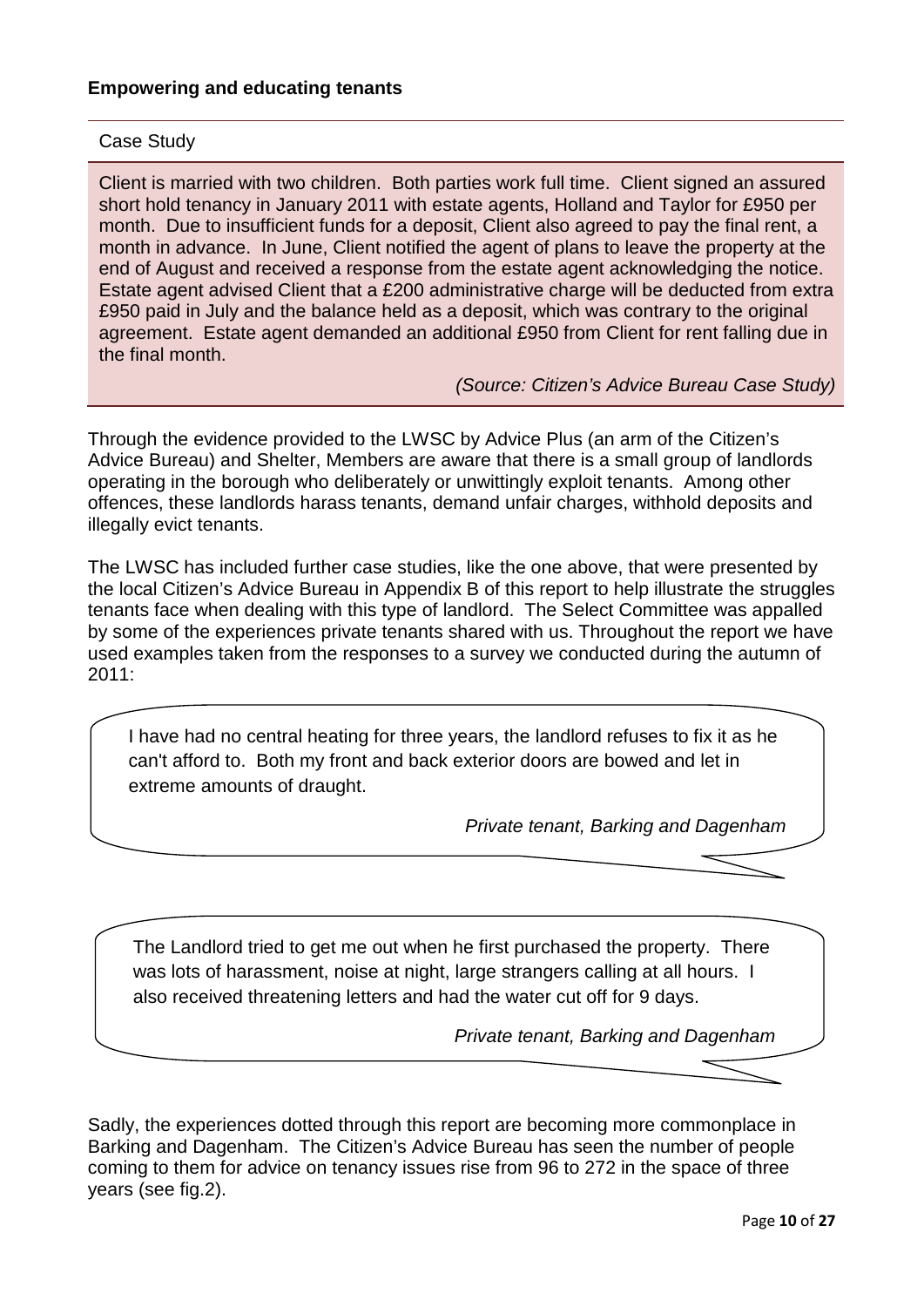



The rise in people seeking advice highlights the growing troubles tenants face in securing fit-and-proper rents. Although more people are seeking out advice, they are very much in the minority. The survey conducted by the LWSC for this review revealed that 81.5% of private renters did not get any advice before signing the tenancy agreement.



Interestingly, of those who do seek advice on tenancy matters from the Citizen's Advice Bureau, the majority (as shown in the graph below – fig.3) were from a black African or black British ethnic background. Perhaps one of the reasons for this is because information on tenancy issues is not in the appropriate format or is not available at the right location to reach this group of the community. One of the recommendations made to the Select Committee by the Citizen's Advice Bureau was for local agencies to invest in translation services as people with English as a second language find it harder to understand the measures that exist to protect them from abuses by landlords. The Select Committee would like assurances that the information and advocacy services that exist within the borough are sensitive to the needs of all groups within the community.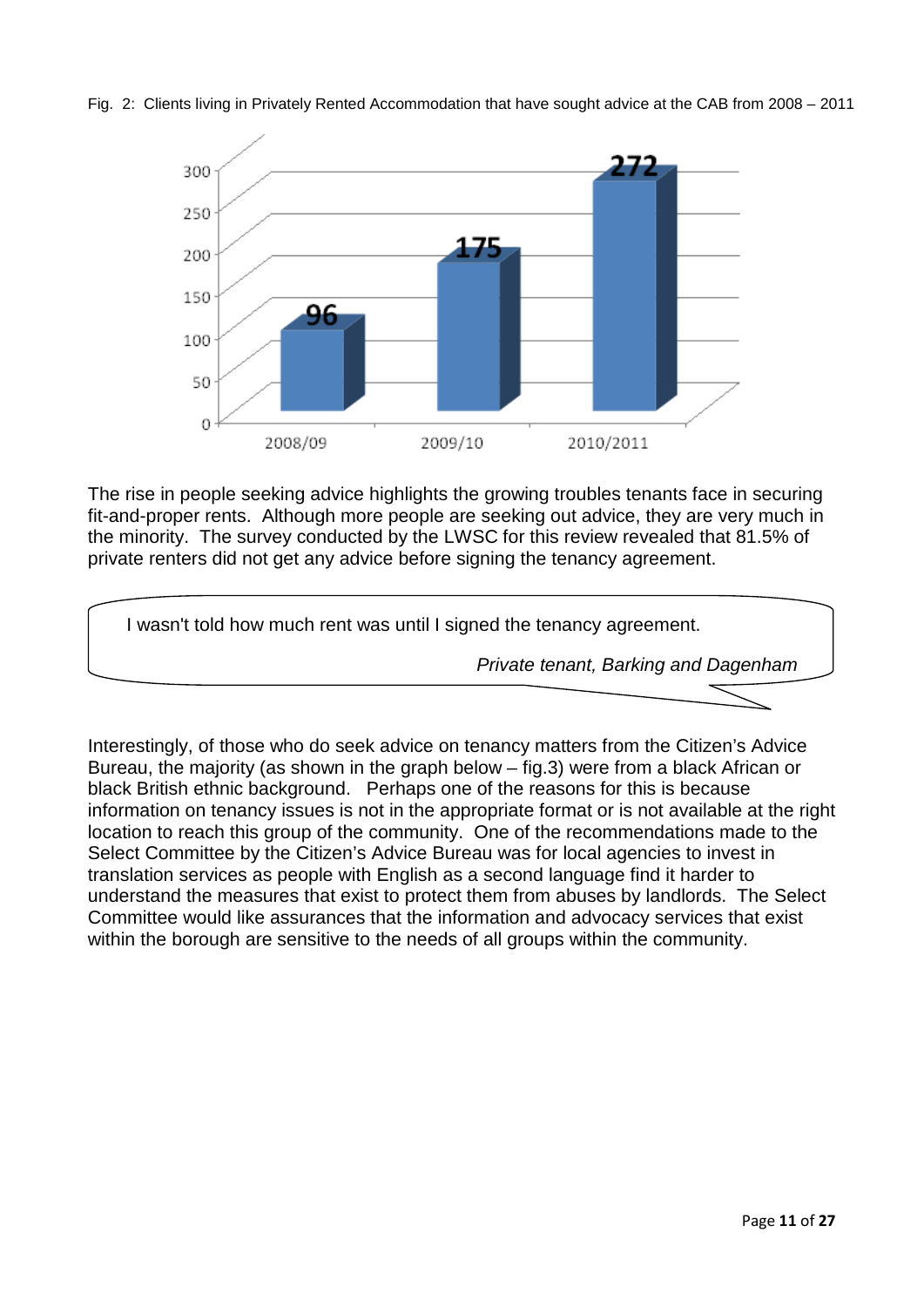#### Fig. 3: Clients who have sought housing advice (2008 -2011 by ethnicity)



The LWSC believes that the Council has a responsibility to residents to ensure that tenants are informed and alert to bad practice so that they can secure good lets. Information about how to protect a deposit, the notice period a landlord must give to evict, the repairs a landlord has a duty to carry out, and where to go if a tenant is experiencing problems should be widely known. Well educated tenants are able to make better decisions and are empowered to defend their rights; this lightens the burden on the Council and other agencies to intervene or engage in enforcement activity.

There were two ways in which the Select Committee thought that education and empowerment could be achieved:

#### **Information pack**

There is a wealth of information available from organisations such as Shelter and the Citizen's Advice Bureau about tenant rights. The Department of Communities and Local Government has also produced many informative guides for a range of issues that affect private renters.

Making people aware of their rights and the ways in which they can complain to change their circumstances is crucial - otherwise bad landlords will continue to act with impunity. The LWSC would like to see tenants, particularly those on low income or considered vulnerable, have access to high quality information that clearly spells out their rights, what they can expect from their landlord, and how to seek redress if they are living in poor conditions or are subjected to illegal practice.

Research from Shelter suggests that the fear of eviction is pervasive among lower income renters and as a result tenants are reluctant to complain about harassment, poor living conditions or unfair tenancy agreements. Information packs should therefore actively encourage tenants to complain and explain that a landlord is not able to punish, harass, or threaten any tenant that wishes to challenge their landlord.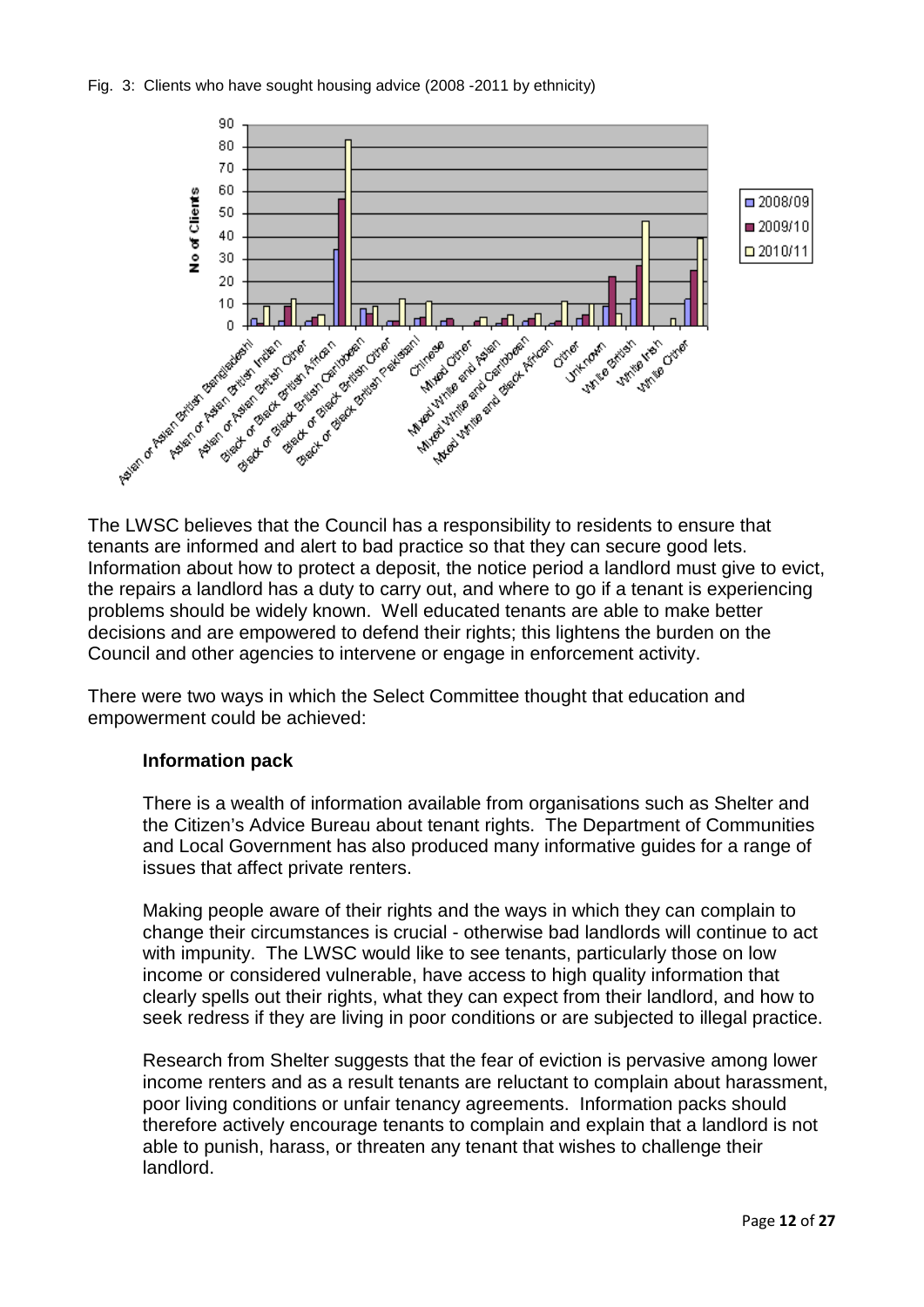#### **Recommendation 2:**

The LWSC recommends that the Council, in partnership with the Citizen's Advice Bureau, produces an information pack about private tenant's rights to people applying for Housing Benefit. This should be extended to cover those applying for tenancies in Lettings Agents too.

#### **Private tenant's forum in the borough**

The London Borough of Camden supports and funds an independent organisation run by and for private tenants. The Camden Federation of Private Tenants works closely with the Council to push for improvements to private tenants' housing conditions and for stronger tenancy rights. The Federation provides information, support and basic advice to tenants and campaigns at all levels to promote private tenants' rights. $3$ 

The Federation has 150 paid members but everyone in Camden is able to access the services and information provided. Through its outreach work, which has been recognised by Camden Council as adding value to the local housing agenda, the Federation has helped roughly 400 people in the last year. The intelligence gained by the Federation has been used in the development of Camden's housing strategy and a number of referrals have been made to the enforcement team so that action can be taken to punish bad practice.

As this section of the housing market grows, the Select Committee feels that a similar service may be required for Barking and Dagenham. Although setting up and administering an organisation similar to Camden's would be quite resource intensive, if there is an appetite locally for tenants to perform this role, the Council should lend what support it can. Therefore, the Select Committee would like officers to look more closely at the work being done in Camden and conduct a feasibility study to see if something similar would work in Barking and Dagenham and what resources the Council could commit to get such a project off the ground.

#### **Recommendation 3:**

The LWSC recommends that the Council explores the viability of establishing a private tenant's forum in the borough.

<span id="page-12-0"></span> $\overline{3}$ 

<sup>3</sup> <http://www.cfpt.org.uk/AboutUs.html>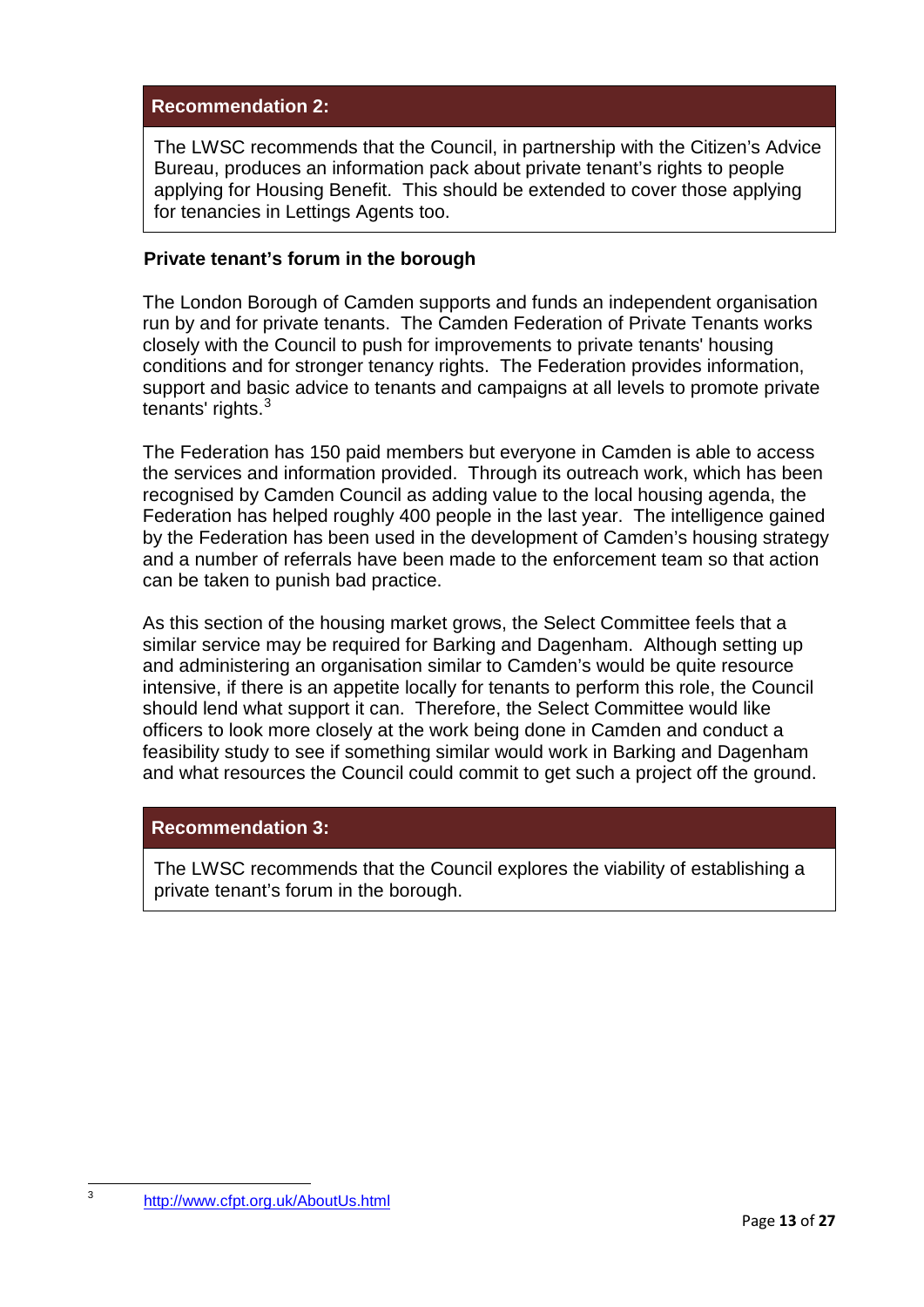#### Case Study

Client is a married international student living in a three bedroom privately rented accommodation with his partner and his four dependent children. Client works part time and does not have recourse to public fund. Client had a fixed assured short hold tenancy agreement with the letting agency. His landlady endlessly tried to force him out of her property. Client's landlady began by repeatedly calling client and his partner on their house phone. The landlady then had new barrel locks fitted to back and front doors without the consent of the Client. Authorised by the estate agent, client called a locksmith to gain entry and fit new locks. Landlady wants to evict client on the ground that he refuses to terminate his contract. Reportedly, landlady has always been awful to her former tenants.

#### *(Source: Citizen's Advice Bureau Case Study)*

The London Landlords Accreditation Scheme (LLAS) is a pan-London scheme, launched in 2004. The Scheme helps to raise standards and recognise good practices in the private rented market. Through participating in the Scheme, landlords and agents have an opportunity to gain the wide range of skills and knowledge necessary to make renting a successful business and improve the condition and operation of the rented market. Although it costs £110 per year to become and remain accredited, members of the scheme are entitled to funding and grant that would not otherwise be available. Members of the scheme also benefit from a range of discounts on things such as builders, merchants, insurance, and fire safety equipment.

Barking and Dagenham has more than 220 accredited landlords and the Council has done much to encourage landlords and agents to join the scheme which is widely publicised at the borough's annual landlord day. By having a large pool of known landlords that comply with good practice the Council will be able to be more efficient and target its enforcement to unaccredited landlords.

The LLAS will probably not help to combat rogue landlords as it would not be in their interest to join the scheme, but it might attract and reform amateur landlords who unwittingly fail to follow good practice. Advice Plus, who gave evidence to the LWSC, estimates that 60% of private landlords have no relevant experience or qualifications to rent property.

The Select Committee hopes that the majority of landlords become accredited under the LLAS. More accreditation will make it easier for tenants to find good private landlords who will provide high standard accommodation and help the Council to identify good and bad practice.

Barking and Dagenham has also established a Landlords and Letting Agents Forum with free membership; this group discusses wide ranging matters including energy saving advice, tenancies and local housing allowance. The forum is seen by Council officers as a useful consultee on policy issues and a driver of improvements in this sector.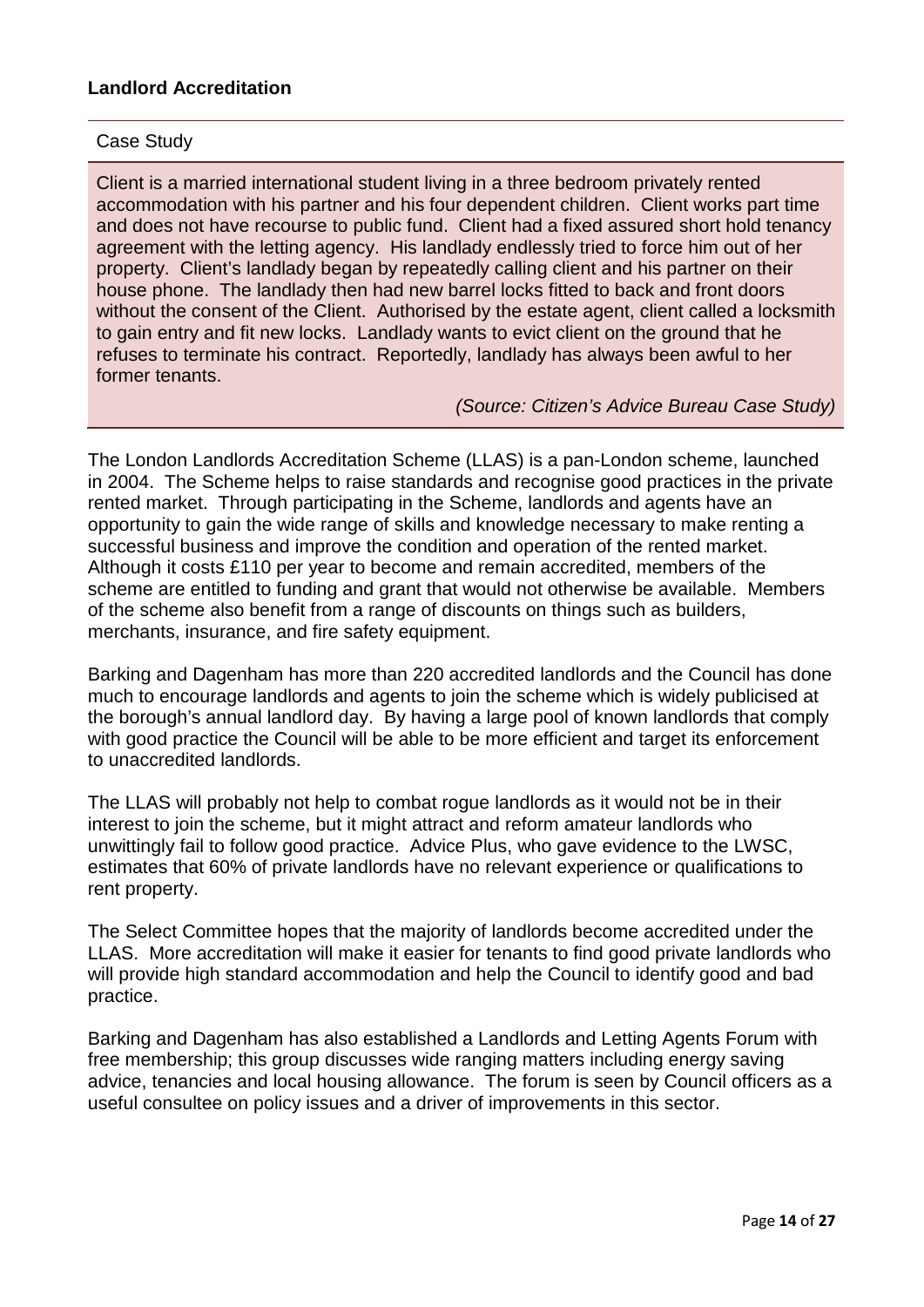.<br>-

The landlord refuses to fix any disrepair, is rude and abusive and has no regards for my welfare or that of the children. The landlord visits without notice and jumps the fence if I don't let him in!

*Private tenant, Barking and Dagenham*

Beyond accreditation, the next step to tackle bad practice among landlords would be a mandatory licensing scheme. The London Borough of Newham is pursuing a major policy initiative which, if agreed, would see the Council exercise regulatory control across the whole of the private rented sector (35,000 properties). $4$ 

A pilot of a Neighbourhood Improvement Zone (which included selective licensing) was conducted in Little Ilford Ward (Newham); it showed that licensing made a clear and positive impact on that community. Through better management of properties in this area over the two years the pilot ran there was a significant fall in reported incidents of antisocial behaviour (including unlicensed street trading, prostitution, fly-tipping, littering and unauthorised trade waste).

Fig. 4: Impact of Neighbourhood Improvement Zone pilot on Little Ilford Ward (London Borough of Newham)



#### Number of reported incidences of anti-social behaviour (NIZ)

As well as a reduction in anti-social behaviour and enviro-crime, it is hoped that the licensing scheme in Newham will force landlords to comply with specified standards resulting in tenants living in better conditions with fairer tenancy agreements. A subsidiary aim of selective licensing in Newham is to build 'community resilience' in neighbourhoods and attempt to reduce population churn. The survey conducted by the LWSC showed that in Barking and Dagenham, 47.9% of private rented tenants did not know whether their tenancy would be renewed (see graph overleaf). As local councillors we want to see

<span id="page-14-0"></span><sup>&</sup>lt;sup>4</sup> Progress with borough wide landlord licensing, London Borough of Newham (Cabinet, 23 February, 2012)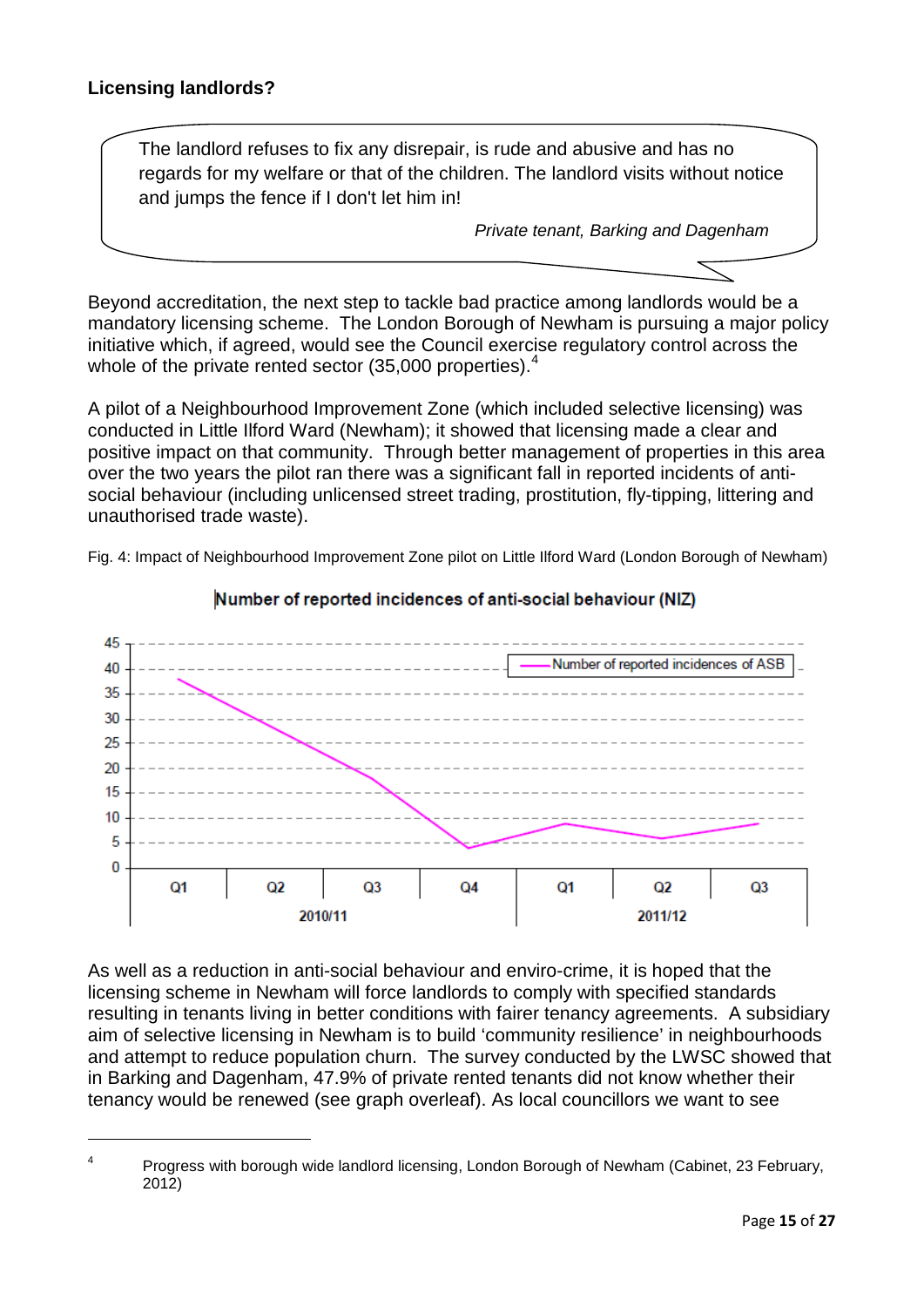strong, stable communities where residents consider the borough as their long term home. Having lets that are affordable and secure long term is very important, especially because more families are living in private rented accommodation.



Fig. 5: When your current tenancy agreement runs out, is it likely to be renewed? (LWSC Survey, 2011)

Newham's Cabinet will be receiving a further report on the next steps for implementing its borough-wide licensing scheme on 24 May 2012; this report will include the outcomes of the second phase of the consultation process and demonstrate the need for borough-wide selective licensing.

The Select Committee is interested to know if selective licensing could work in Barking and Dagenham and whether this degree of regulation (or red tape) is required to address similar problems of anti-social behaviour, bad property management, and security of tenure in this borough. Further information from officers on licensing schemes would be welcome before members commit to such action.

#### **Recommendation 4:**

The LWSC recommends that the Council gives consideration to a scheme for targeted, area based, mandatory licensing and continues to promote accreditation for private landlords.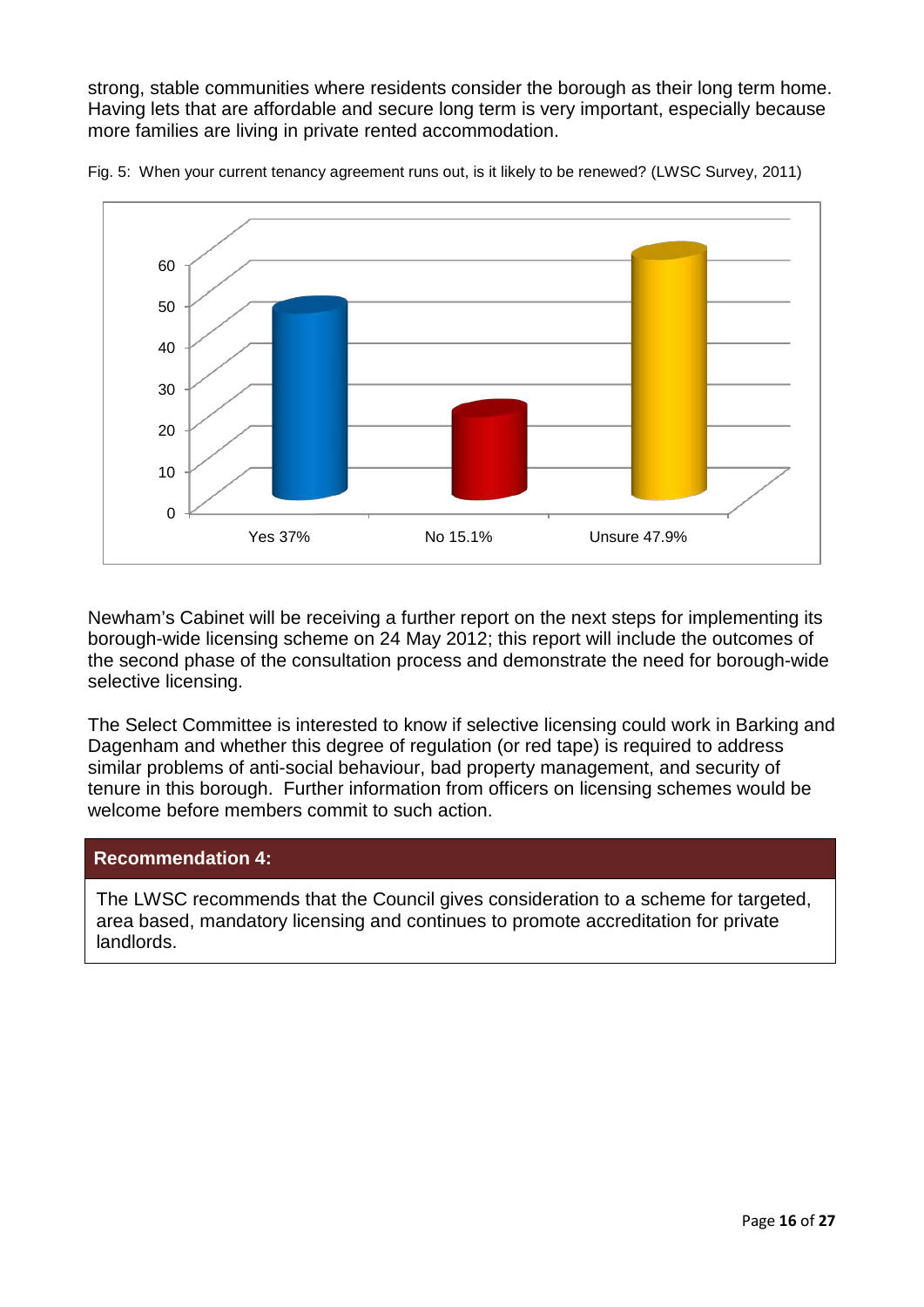We only wanted a one bedroom flat but we couldn't get one suitable as the standards were dreadful. We had to increase our budget and sell some of our possessions to afford to rent. In the end we got a very small two bedroom place for £840 per month which is way too expensive.

*Private tenant, Barking and Dagenham*

In order to maintain affordable housing development in the face of spending cuts, the Government has introduced a new tenure of housing, "Affordable Rent," where rents can be charged at up to 80% of local market rent. In this new model the Government sees the higher levels of income produced by higher rents as allowing a social housing provider to borrow more, thereby making up for the grant reduction.

Because of Barking and Dagenham's specific circumstances (land holdings which are suitable for residential development; comparatively affordable local rent levels, and a large programme of estate renewal) it is in a unique position to exploit the Affordable Rent Product to bring forward new development which will include lower social rent level homes in a range of rent levels and, where appropriate, homes for sale.

It is understood that the use of the Affordable Rent Product has been earmarked for the redevelopment of the estate renewal sites at Goresbrook Village, Leys and Gascoigne. The Select Committee regards the Affordable Rent Product as a good solution to develop affordable housing in the current climate and would like to endorse future uses of this approach.

#### **Recommendation 5:**

The LWSC recommends that the Council supports the selective use and development of the Affordable Rent Product in the borough for specific areas where the application of this type of tenure will yield maximum impact.

#### **Street purchases**

A shortage of housing supply against increasing demand is a major factor in increasing rents, but it also diminishes the power tenants have in their relationship with landlords to challenge poor standards and rent increases. For those renting at the lower end of London's private rented sector, the problems of affordability and lack of choice mean tenants are likely to have to settle for property in poor condition. Households on low income find it difficult to afford decent privately rented accommodation, which becomes a major housing issue when no social housing alternative is available. A combination of the large scale sale of Council housing under the Right to Buy Scheme, an increasing population, rising rents and the current economic situation has put massive pressure on the demand for social housing.

Street purchases, whereby the Council purchases property on the open market to add to its social housing stock, are a possible answer to the shortage of social housing locally,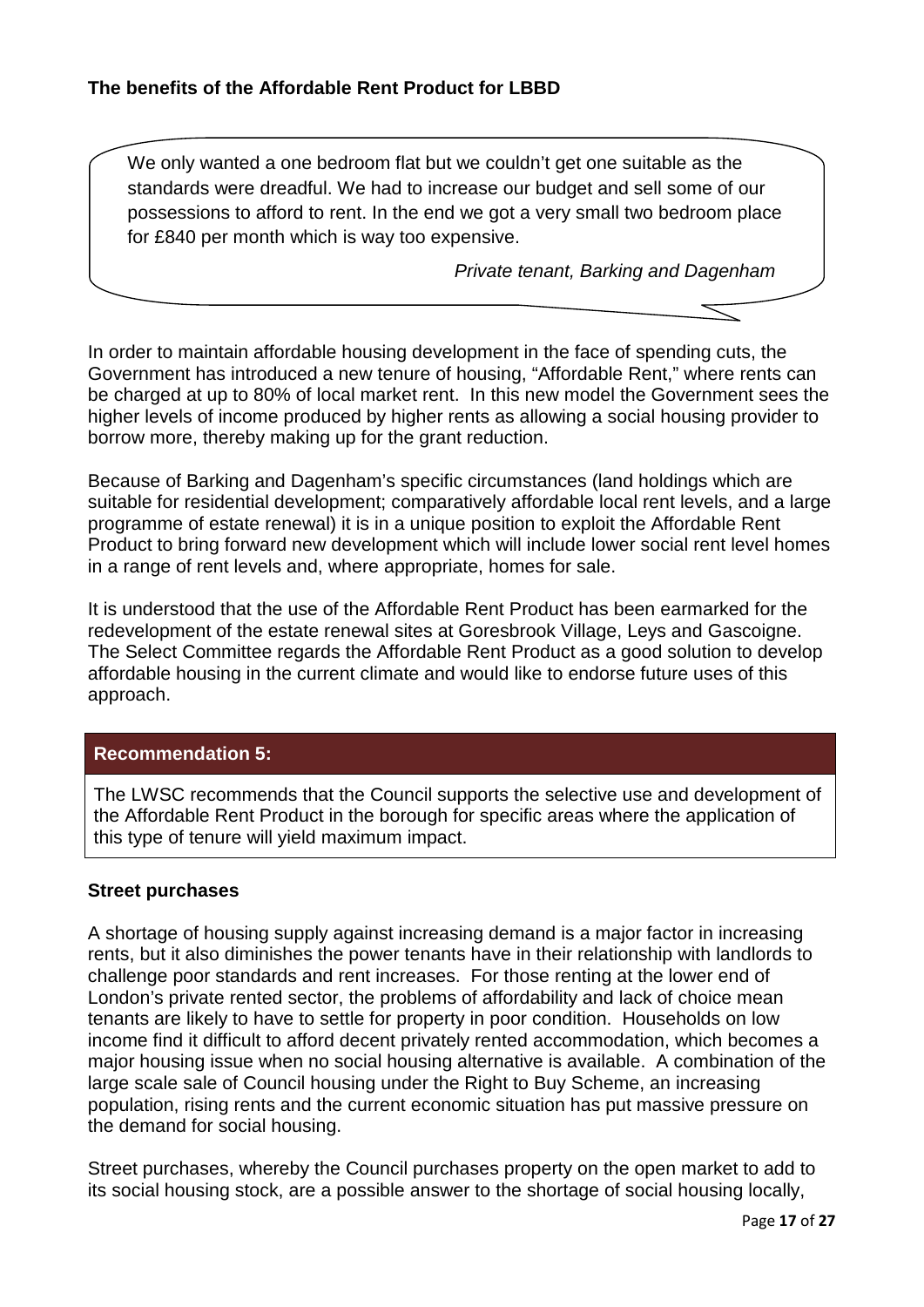and one which all members would undoubtedly support as it adds to the Council's stock. Unfortunately the scheme is very challenging financially as the Council lacks the capital to make street purchases. Despite this the LWSC believes that officers should explore the feasibility of making street purchases and channel any surpluses from the Housing Revenue Account towards this initiative and others that help to increase the Council owned social housing stock.

#### **Recommendation 6:**

The LWSC recommends that a scheme of street purchases is adopted to provide more Council housing stock.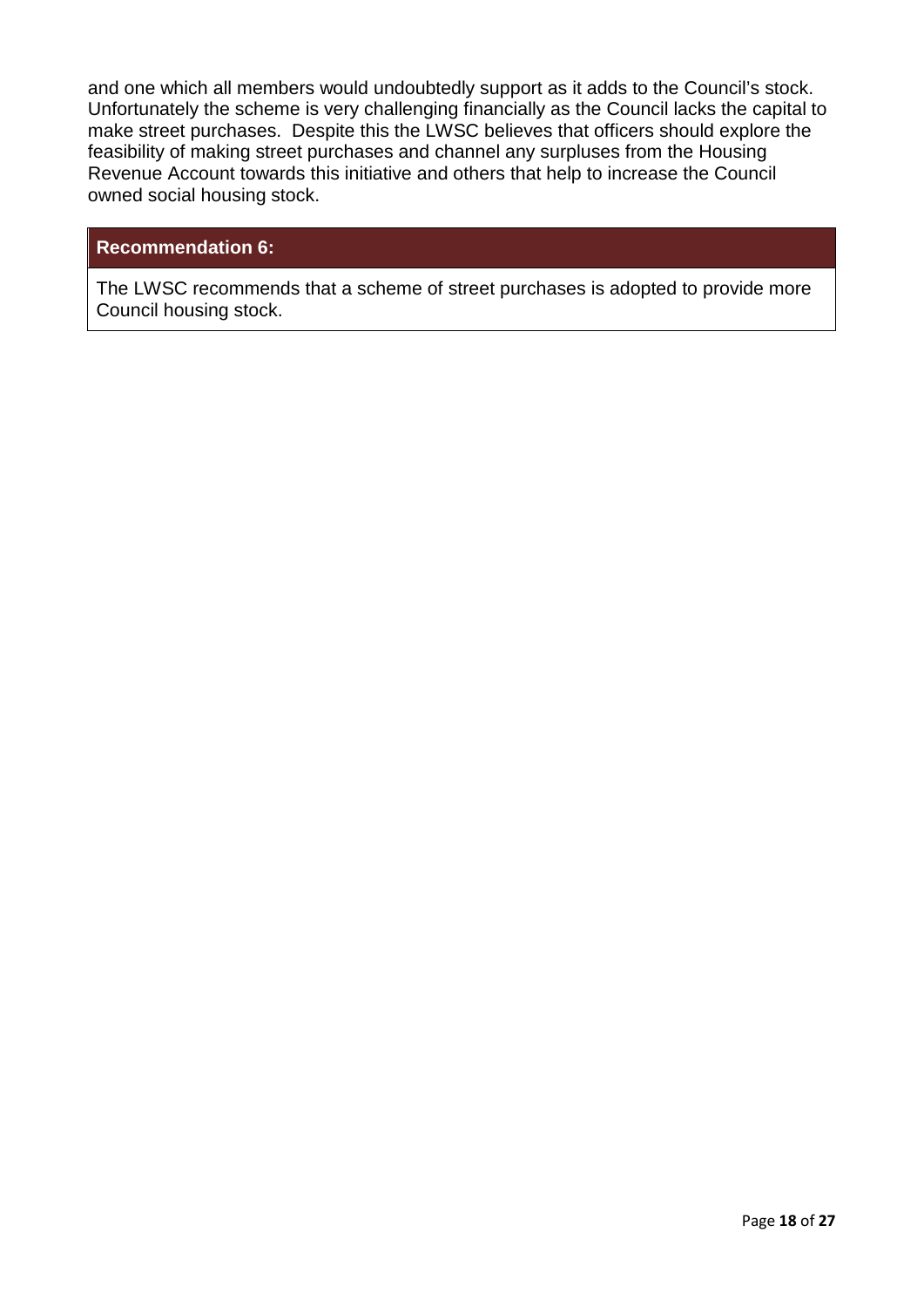# **Conclusion**

From the evidence this Select Committee has collected, it is clear that a small group of bad landlords are unscrupulously taking advantage of the current market conditions at the expense of tenants. There are three key challenges to overcome before the emerging private rented sector in Barking and Dagenham becomes less frenetic and open to bad landlords and lettings agencies. Firstly, it is unlikely that the demand for private rented accommodation will become less frenetic as potential first-time buyers will continue to be trapped renting until favourable loan-to-value mortgages return or house prices fall further. Secondly, the decent homes agenda has stalled in the face of cuts to grant, so living conditions are also unlikely to improve unless landlords are pro-active in carrying out works. Thirdly, again because of government cuts and a long and painful recession, new housing is not being built quickly enough meaning that demand is outstripping supply further tipping the balance of power in favour of landlords.

In these difficult circumstances it falls to the Council, in partnership with other agencies, to intervene and create safeguards to protect residents until circumstances in the private rented sector improve. The Council can empower tenants by providing information and advocacy and it can provide soft regulation through landlord accreditation schemes and perhaps even mandatory licensing in certain areas. The Select Committee would like the Council to continue to encourage good practice and send a tough message to bad landlords that poor practice will not go unpunished. The Select Committee hopes that it has raised the profile of this issue among Members and that the recommendations will contribute to achieving more accessible, affordable, and secure rents for tenants.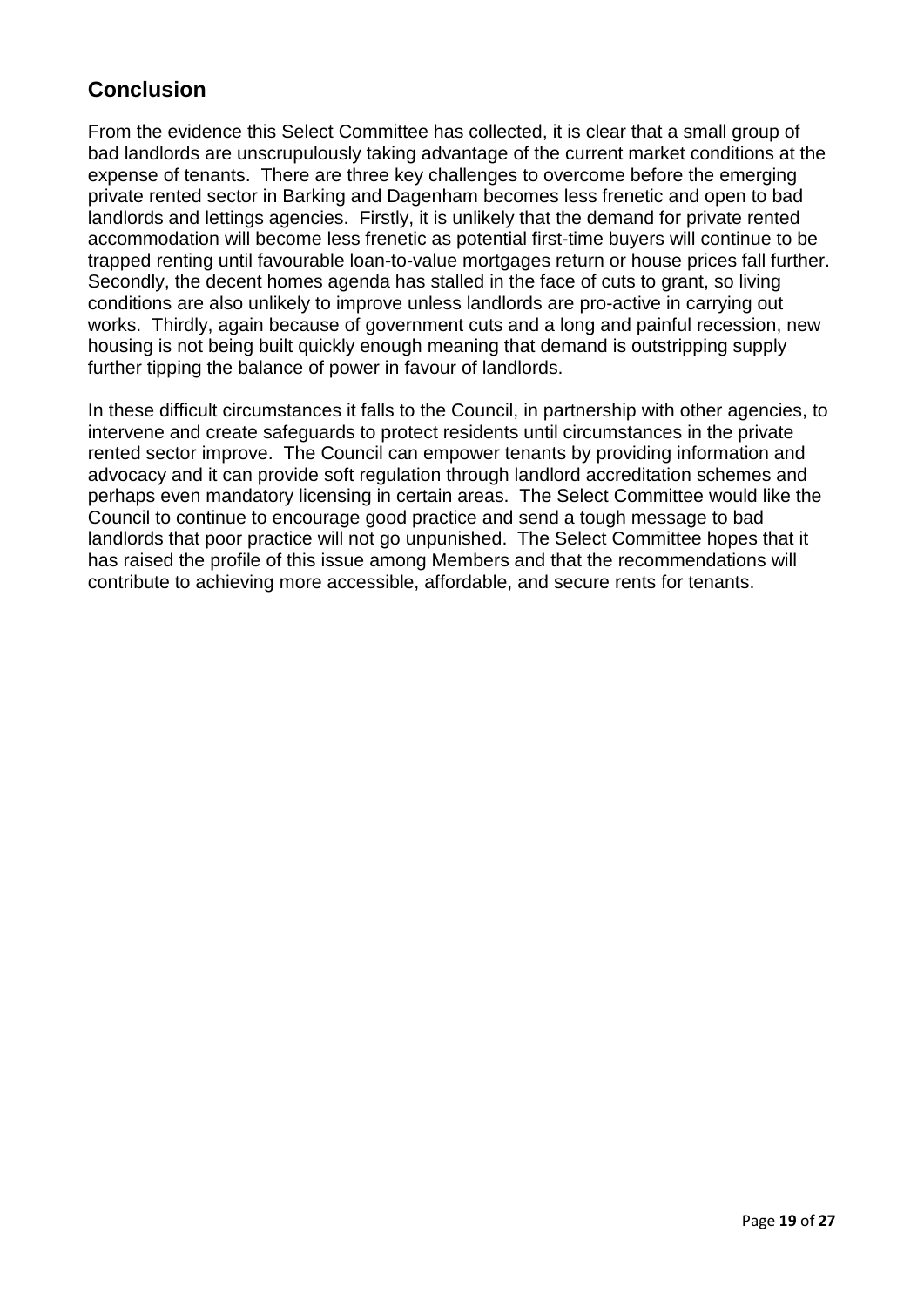# **Beyond Barking and Dagenham**

Many of the problems outlined in this report are universal and are being experienced by tenants across London and the UK. The Select Committee would therefore like to share its research more widely and suggest solutions that could be adopted at a regional or even national level. To this end, the Select Committee will be sending this report to the Greater London Authority and the Department of Communities and Local Government to note, asking for them to give consideration to the following recommendations:

#### **Regional**

#### **Recommendation:**

The LWSC recommends that a London-wide lettings agency is formed to improve the security of tenure and affordability across the capital. As highlighted in this report, security of tenure is a major issue for private tenants who are uncertain how long their tenancy will last. The uncertainty surrounding tenants' futures and rising rent prices are leading to a high population churn which undermines strong communities and a sense of place.

#### **Recommendation:**

The LWSC recommends that all London boroughs set up private landlords and tenants forums to recognise that Londoners increasingly need information and advocacy as in most areas private renting is the most common form of tenure.

#### **Recommendation:**

The LWSC recommends that there is a London-wide cap placed on rents to ensure that Londoners are not pressured into moving away from their homes and communities in search of more affordable rents. Such a measure would level the playing field and prevent rogue or amateur landlords from exploiting an unregulated market.

#### **National**

The LWSC would like the Coalition Government to take notice of, and act upon, the recommendations outlined in Shelter's policy document ['Asserting Authority: Calling Time](http://england.shelter.org.uk/__data/assets/pdf_file/0009/378873/Shelter_-_Asserting_authority_-_calling_time_on_rogue_landlords.pdf)  [on Rogue landlords'.](http://england.shelter.org.uk/__data/assets/pdf_file/0009/378873/Shelter_-_Asserting_authority_-_calling_time_on_rogue_landlords.pdf) Through the Evict Rogue Landlords campaign Shelter is lobbying for clear guidelines for the courts about punishing rogue landlords, raising the maximum fines for landlord offences, funding to prosecute large-scale persistent rogue landlords, and legal measures to protect tenants against retaliatory eviction. As well addressing these judicial issues, Shelter is calling for local authorities across the UK to step-up their enforcement, support tenants in bringing complaints against landlords, and work with private landlords to incentivise best practice.

Jon Cruddas, MP for Dagenham and Rainham, has been working at a local and national level to tackle unscrupulous landlords and move this issue up the Government's agenda. The Select Committee would like to thank Jon Cruddas MP for his work and encourage the Coalition Government to show similar leadership on this issue.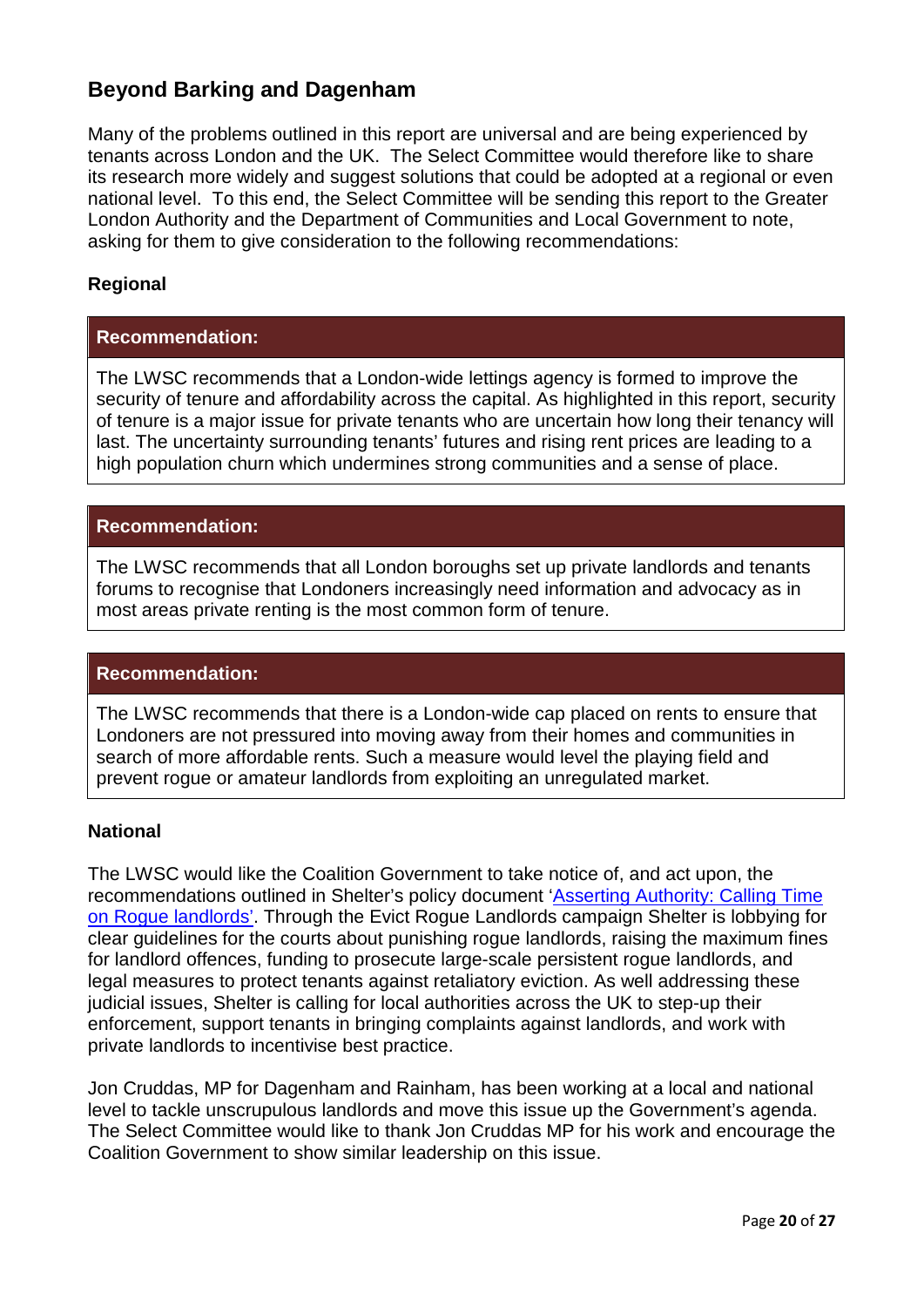#### **Recommendation:**

The LWSC recommends that, as a matter of urgency, the Government conducts a review of the legislation that exists to protect private tenants from abuses. The Select Committee would like to see a national consumer rights body established for tenants to help deal with problem landlords, bringing them to justice where necessary.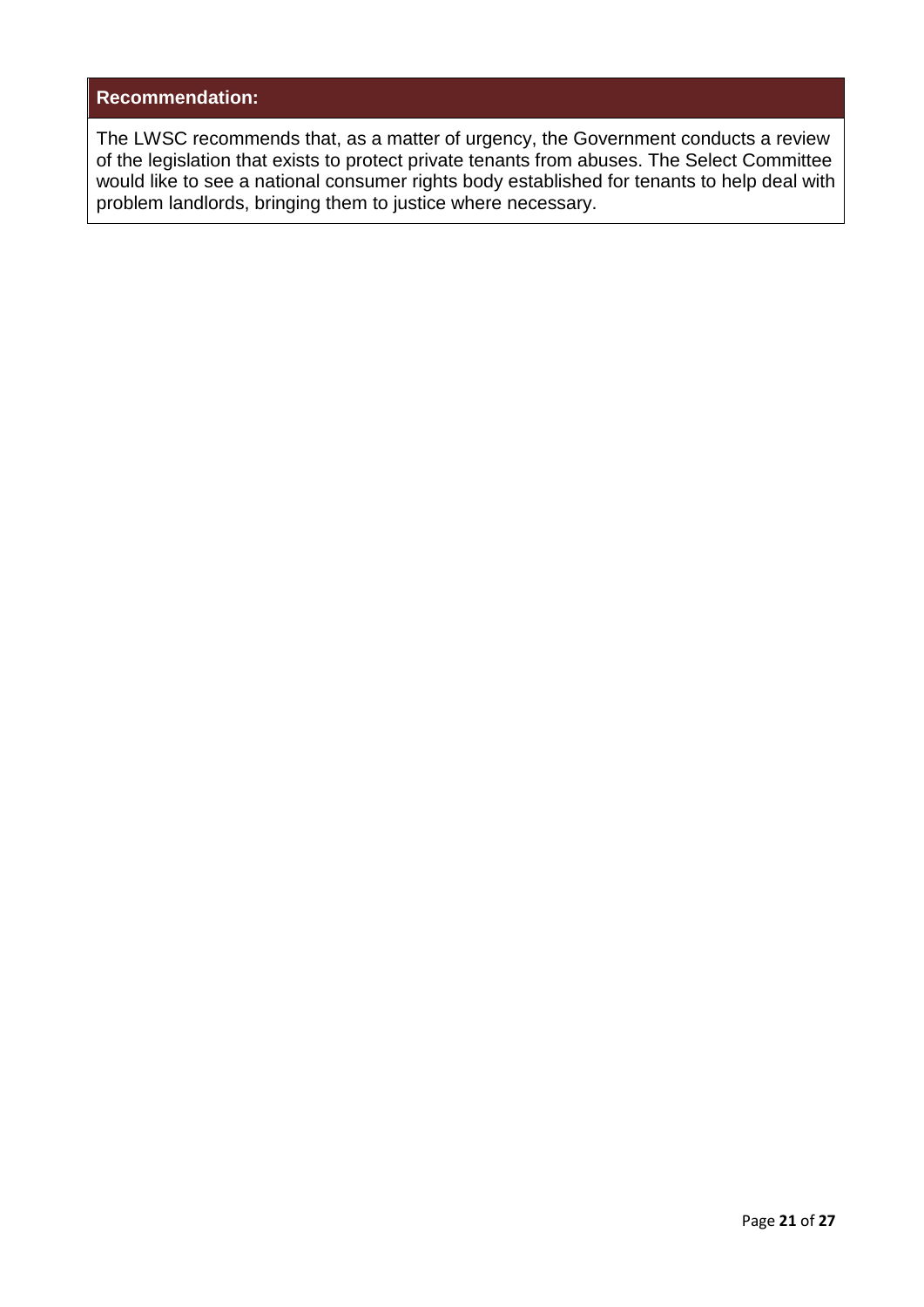# **Bibliography**

- Agendas and minutes, Living and Working Select Committee (2011/12)
- Department for Work and Pensions, Impact of changes to Local Housing Allowance 2011 – Reasons for the change
- Cambridge Centre for Housing & Planning Research housing Benefit reform and the spatial segregation of low income households in London 2011
- Asserting authority: Calling time on rogue landlords, Shelter (September 2011)
- Progress with borough wide landlord licensing, London Borough of Newham (Cabinet, 23 February 2012)
- Protection for Tenants in the Private Rented Sector, London Borough of Newham (Cabinet, 21 July 2011)
- Response to the London Assembly Private Rented Housing Condition Review, Shelter (June 2011)
- Draft Housing Strategy 2012-2017, LBBD (February 2012)
- 2011-15 Affordable Homes Programme Framework, Homes and Communities Agency (February 2011)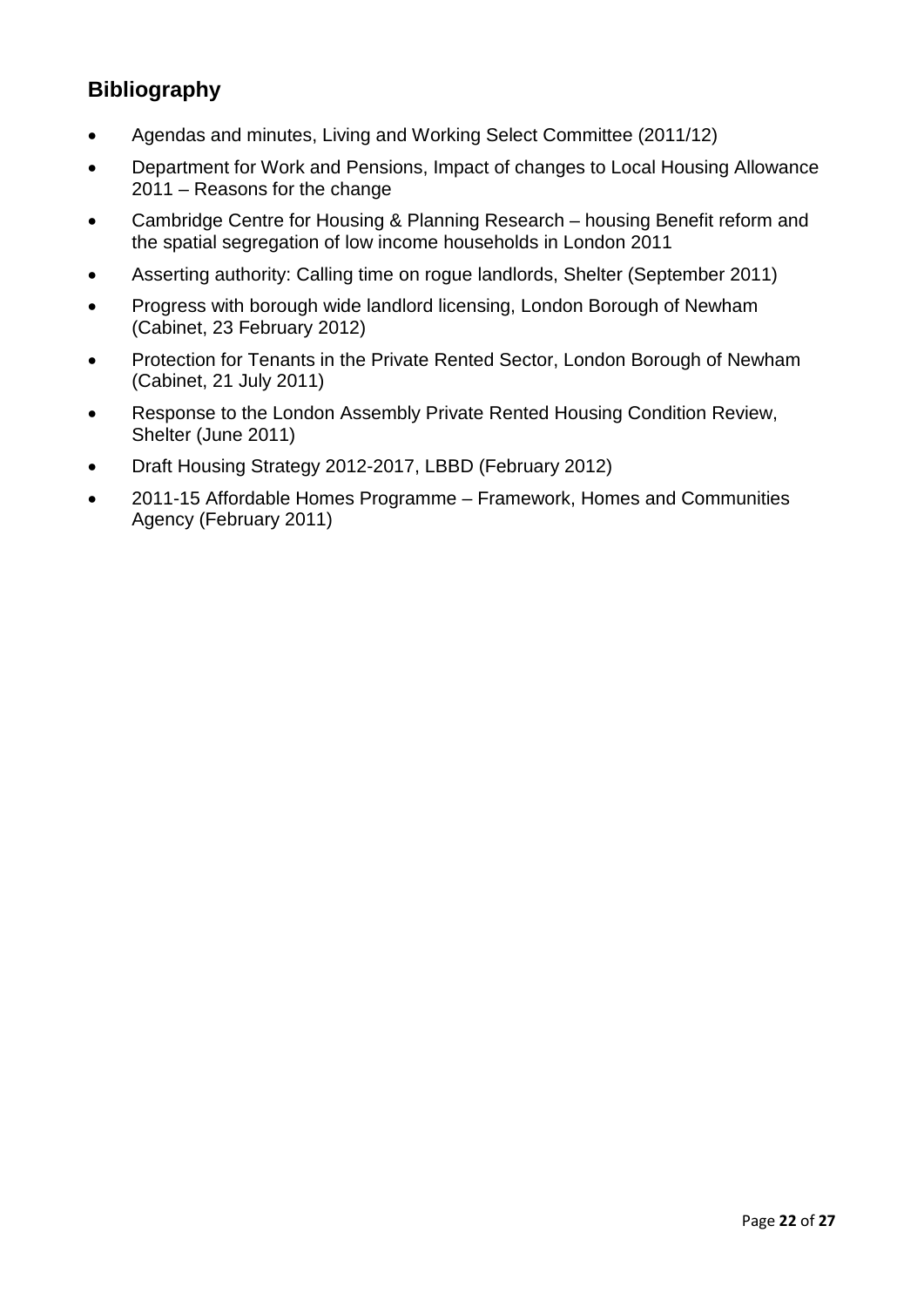## **List of recommendations**

#### **Recommendation 1:**

The LWSC recommends that the Private Sector Housing Team continues quarterly surveys of the private rental sector to include landlords, lettings agencies and private tenants and reports six monthly to LWSC.

#### **Recommendation 2:**

The LWSC recommends that the Council, in partnership with the Citizen's Advice Bureau, produces an information pack about private tenant's rights to people applying for Housing Benefit. This should be extended to cover those applying for tenancies in Lettings Agents too.

#### **Recommendation 3:**

The LWSC recommends that the Council explores the viability of establishing a private tenant's forum in the borough.

#### **Recommendation 4:**

The LWSC recommends that the Council gives consideration to a scheme for targeted, area based, mandatory licensing and continues to promote accreditation for private landlords.

#### **Recommendation 5:**

The LWSC recommends that the Council supports the selective use and development of the Affordable Rent Product in the borough for specific areas where the application of this type of tenure will yield maximum impact.

#### **Recommendation 6:**

The LWSC recommends that a scheme of street purchases is adopted to provide more Council housing stock.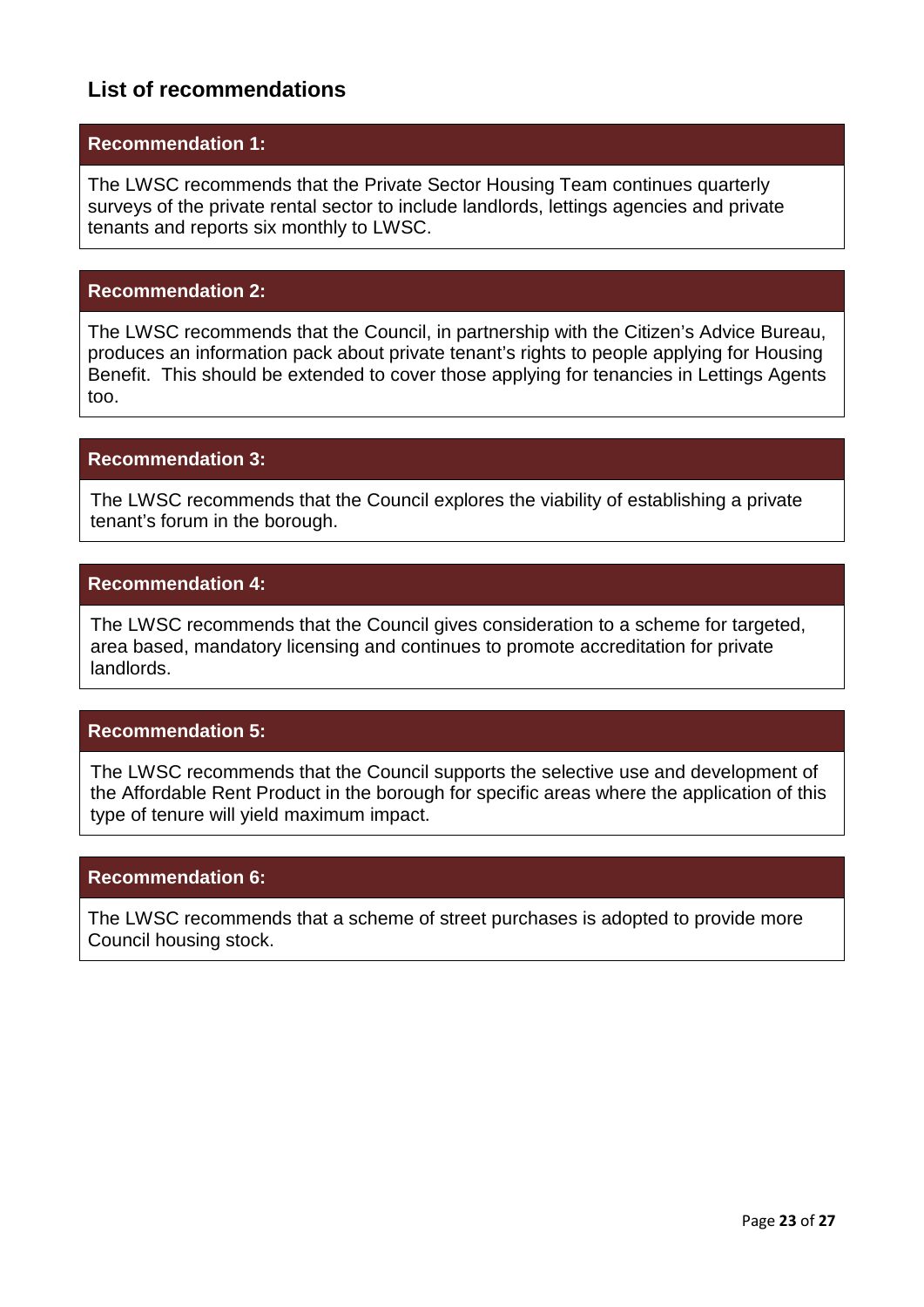# **Citizen's Advice Bureau case studies**

These case studies were presented to the LWSC on 19 September 2011:

- 1. Client works full time and signed an assured short hold tenancy with Estate Agent, Woodhouse St John but tenancy agreement was withheld by agent. When Client decided to move out of the property and notified the Estate agents, they accepted the notice and demanded half a month's rent to end the tenancy. An inspection of the property was carried out by the agent with the client present and deemed satisfactory. A month later, client received a text from Estate Agent requesting for additional funds to cover property damage and the landlord's inability to find a new tenant. No inventory was conducted at the start of the tenancy. Client contacted the CAB for advice on paying for the damage and additional rent demand.
- 2. Client is a single person living in a shared rented property. He is on full time employment with a substantial salary. He had one year assured tenancy agreement and paid a £1,350 deposit protected by the deposit scheme. Client did not get his deposit money back when he vacated the house because he is believed to have caused damages exceeding £3,000 in the property. Client requested landlord to use the Alternative Dispute resolution services offered by the deposit protection scheme to straighten out the situation but landlord turned down the offer. Client was left with no other alternative but to recover his deposit through the court.
- 3. Client lives with her partner in a privately rented accommodation rented through a letting agency. They both work and had trouble to pay their rent. They had a 6 months tenancy agreement with their landlord. Client did not extend stay in the property when the agreement came to an end as she wanted to move out. She therefore approached the estate agency to seek the refund of her deposit. The letting agency did not approve her request because she is accused of having stolen goods from the property. Client was advised to make a small claim at the county court as the deposit was not protected.
- 4. Client is single and lives in a shared rented accommodation he got through a letting agency. Client approached the landlord to get his £850 deposit back as tenancy agreement came to an end. But the landlord referred him to the letting agency because the money was paid to them. Client then unsuccessfully requested the money back from the estate agent – that claims to have given the full amount to the landlord. No one wants to be held liable for the refund of the deposit. After a while, client went back to the estate agent for the same issue but no one was of assistance to him as the company went out of business.
- 5. Client is unemployed and lives in a shared accommodation. Client does not have a tenancy agreement and was to be evicted as he could not afford to rent the whole house when the other tenants left the property. To sort out his situation, client had to find new tenant for the landlord.
- 6. Client is a single woman living in a privately rented accommodation with her dependent child. She is on full time employment and in receipt of some benefit to make ends meet. Client came to the bureau get some information regarding disrepair. For 2 years, she has been in a property with several disrepair issues including a broken boiler and cooker. She had to use the kettle to boil hot water for her needs. Client reported the matter to the landlady who did not carry out any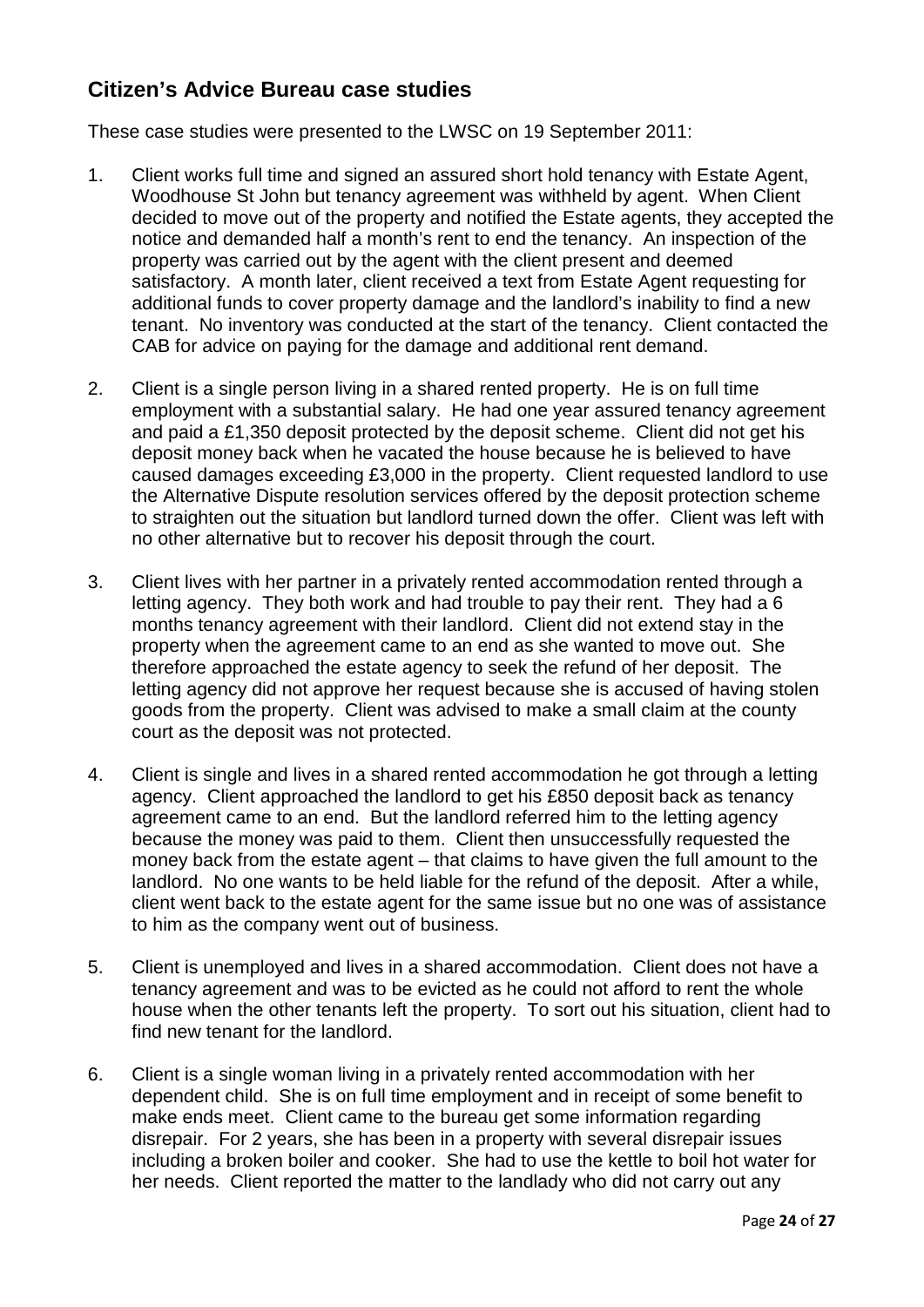repairing work. She then went to seek help from the council who investigated the property and asked the landlord to fix everything. But landlord did not do anything. Client had no other alternative but to find a suitable accommodation.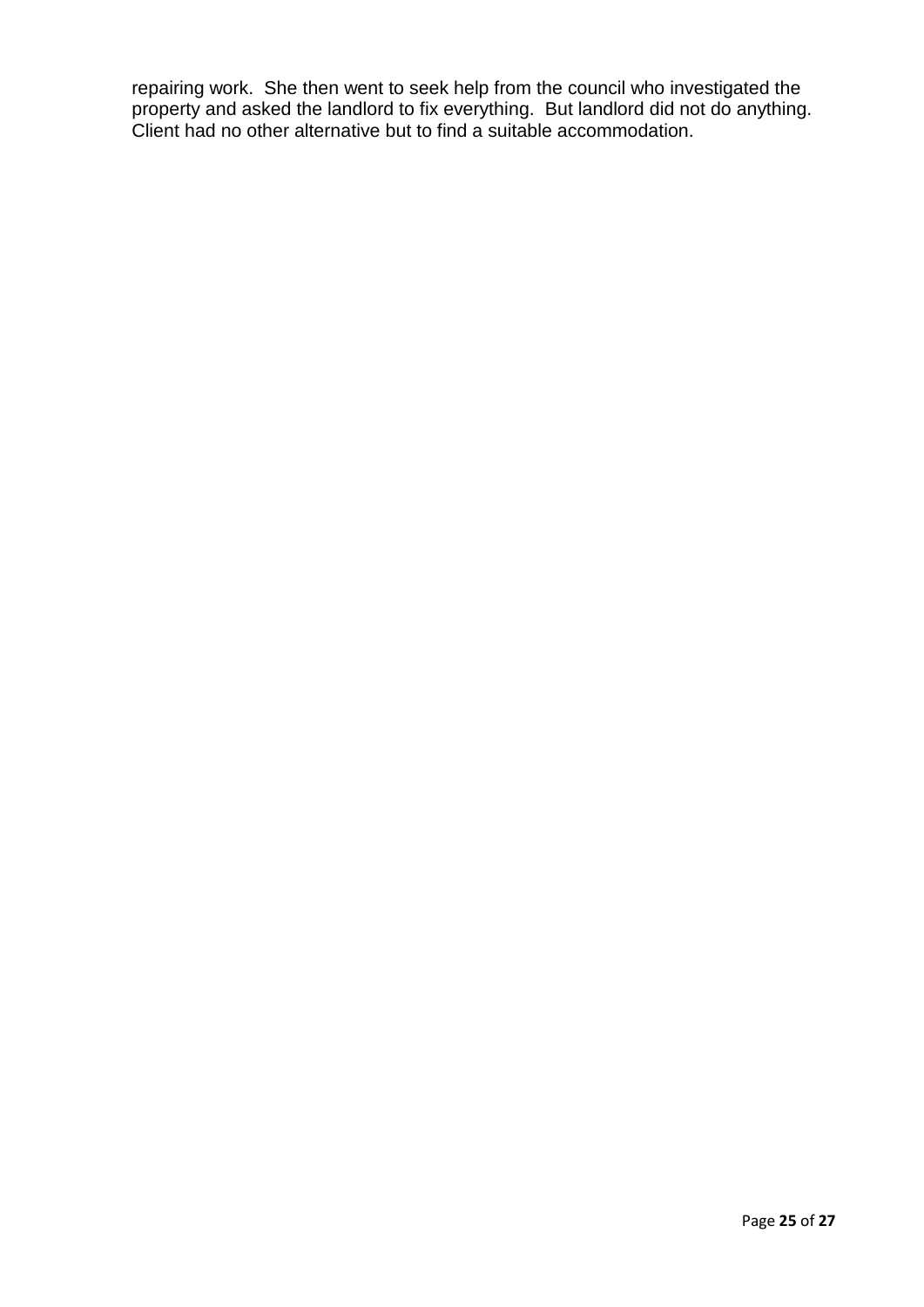# **Headline findings from LWSC commissioned survey**

In order to try to gain a better understanding of the issue, the Select Committee created a survey to establish the condition of the private rented sector. The survey was carried out between August and October 2011 and was available in all libraries and on the Council's Consultation Portal on its website. The survey was publicised using press releases in the Barking and Dagenham Post and the Council's website. In total 184 responses were collected of which 172 were useable.

- Q. Did you get any advice before signing the tenancy agreement?
	- o Yes 18.5%
	- o **No 81.5%**
- Q. How difficult did you find it to rent private accommodation here?
	- o Very easy 26%
	- o Quite easy 26%
	- o **Quite difficult 41.7%**
	- o **Very difficult 25.2%**
- Q. If quite or very difficult, can you tell us why that was?
	- o **Too expensive 52.9%**
	- o **Poor condition 24.5%**
	- o None available 12.7%
	- o Other 9.8%
- Q. How did you rate the condition of the accommodation when you moved in?
	- o Very good 9.2%
	- o Good 28.9%
	- o Adequate 33.6%
	- o **Poor 17.8%**
	- o **Very poor 10.5%**
- Q. If poor or very poor, please explain why?
	- o **Dirty 30%**
	- o **Unsafe 21.4%**
	- o **State of disrepair 37.1%**
	- $\circ$  Other 11.4%
- Q. How satisfied are you with your current accommodation?
	- o Very satisfied 11.3%
	- o Satisfied 40.8%
	- o Neither 16.9%
	- o **Quite dissatisfied 12.7%**
	- o **Very dissatisfied 18.3%**